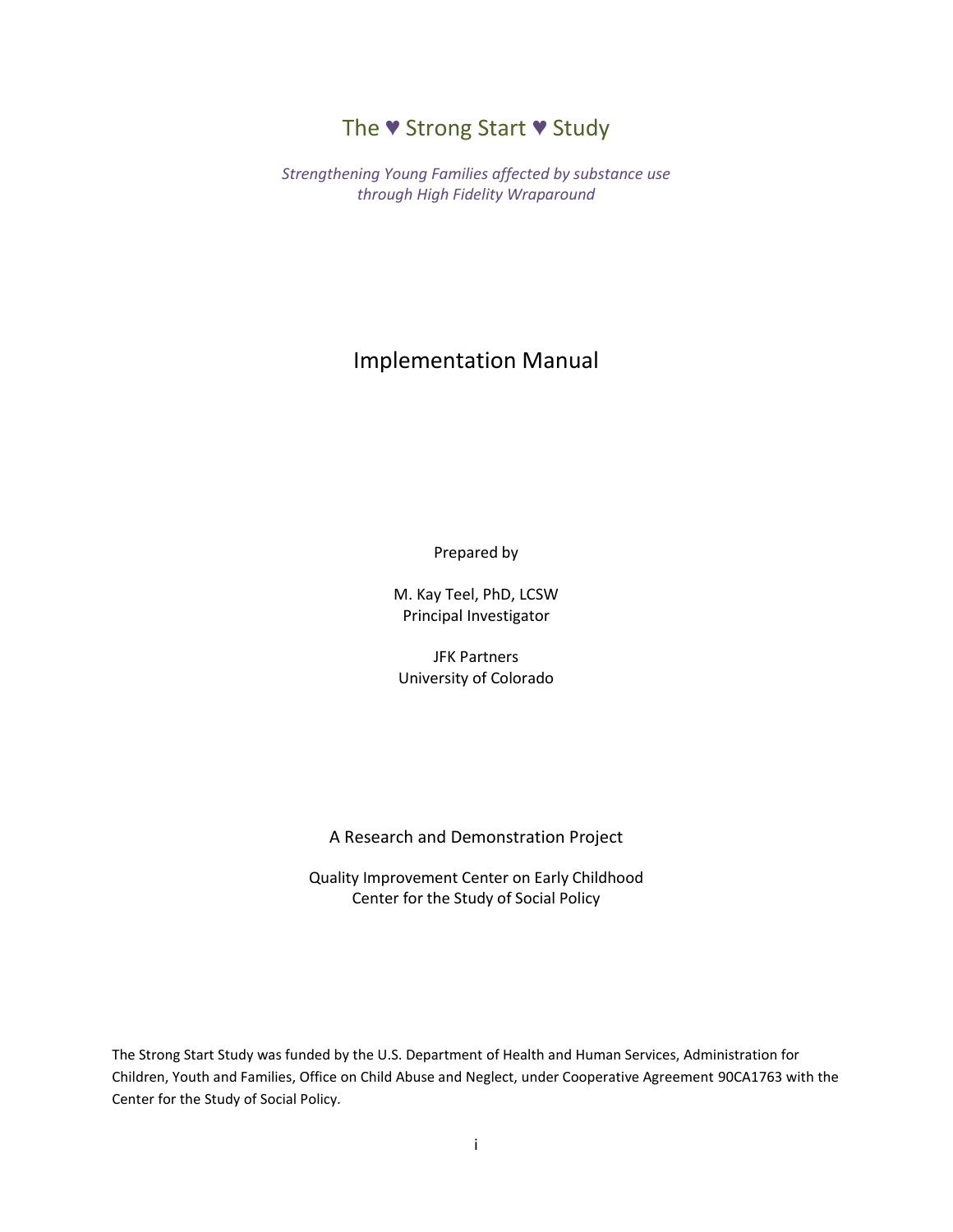# **Table of Contents**

| 2. |                           |
|----|---------------------------|
| 3. |                           |
| 4. |                           |
| 5. |                           |
| 6. |                           |
| 7. |                           |
| 8. |                           |
| 9. |                           |
|    |                           |
|    |                           |
|    |                           |
|    |                           |
|    |                           |
|    |                           |
|    | 28<br>16. Lessons Learned |
|    |                           |
|    |                           |
|    |                           |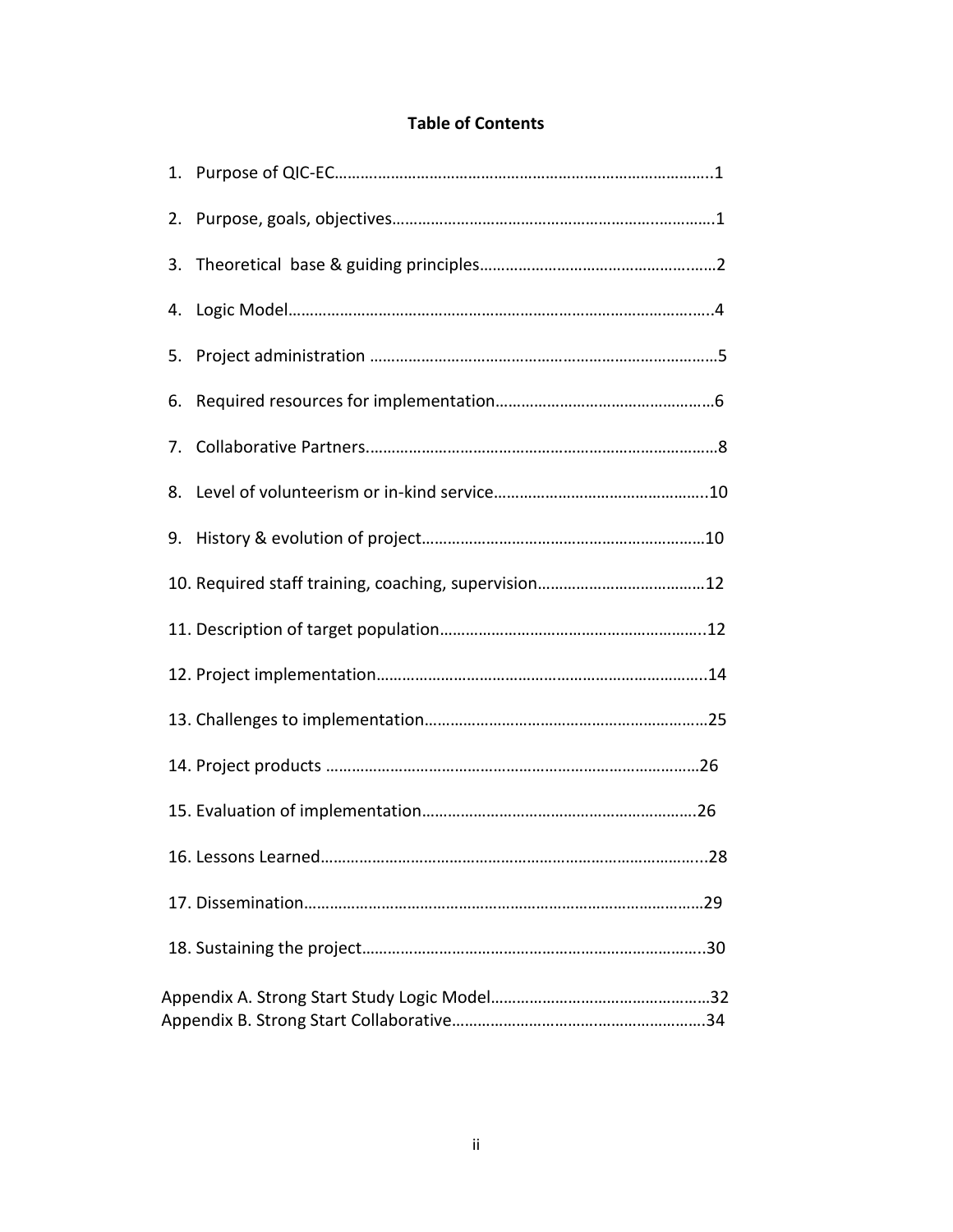# **Strong Start Wraparound Implementation Manual** *A Research & Demonstration Project of the QIC-EC*

# **1. Purpose of QIC-EC**

The National Quality Improvement Center on Early Childhood (QIC-EC) was established in 2008 as a 5-year cooperative agreement between the Children's Bureau and three partner organizations: Center for the Study of Social Policy (lead agency); National Alliance of Children's Trust and Prevention Funds; and ZERO TO THREE: National Center for Infants, Toddlers, and Families. The work of the QIC-EC is also supported by matching funds from the Doris Duke Charitable Foundation.

The QIC-EC was established to test evidence-based and evidence-informed approaches that build protective factors and reduce risk factors in order to promote optimal child development, increase family strengths, and decrease the likelihood of abuse and neglect among infants and young children. To this end, the QIC-EC funded four research and demonstration projects that included the Strong Start Study through JFK Partners of the University of Colorado. This implementation manual focuses on the high fidelity wraparound intervention with women in early recovery from substance use who were parenting infants that was tested through the study.

## **2. Purpose, goals, objectives of Strong Start Wraparound**

The purpose of Strong Start Wraparound is to support young families affected by substance use in building protective factors known to prevent maltreatment. The Strong Start Study utilized High Fidelity Wraparound, a promising intervention practice, to deliver a collaborative intervention that included gender-specific substance use treatment through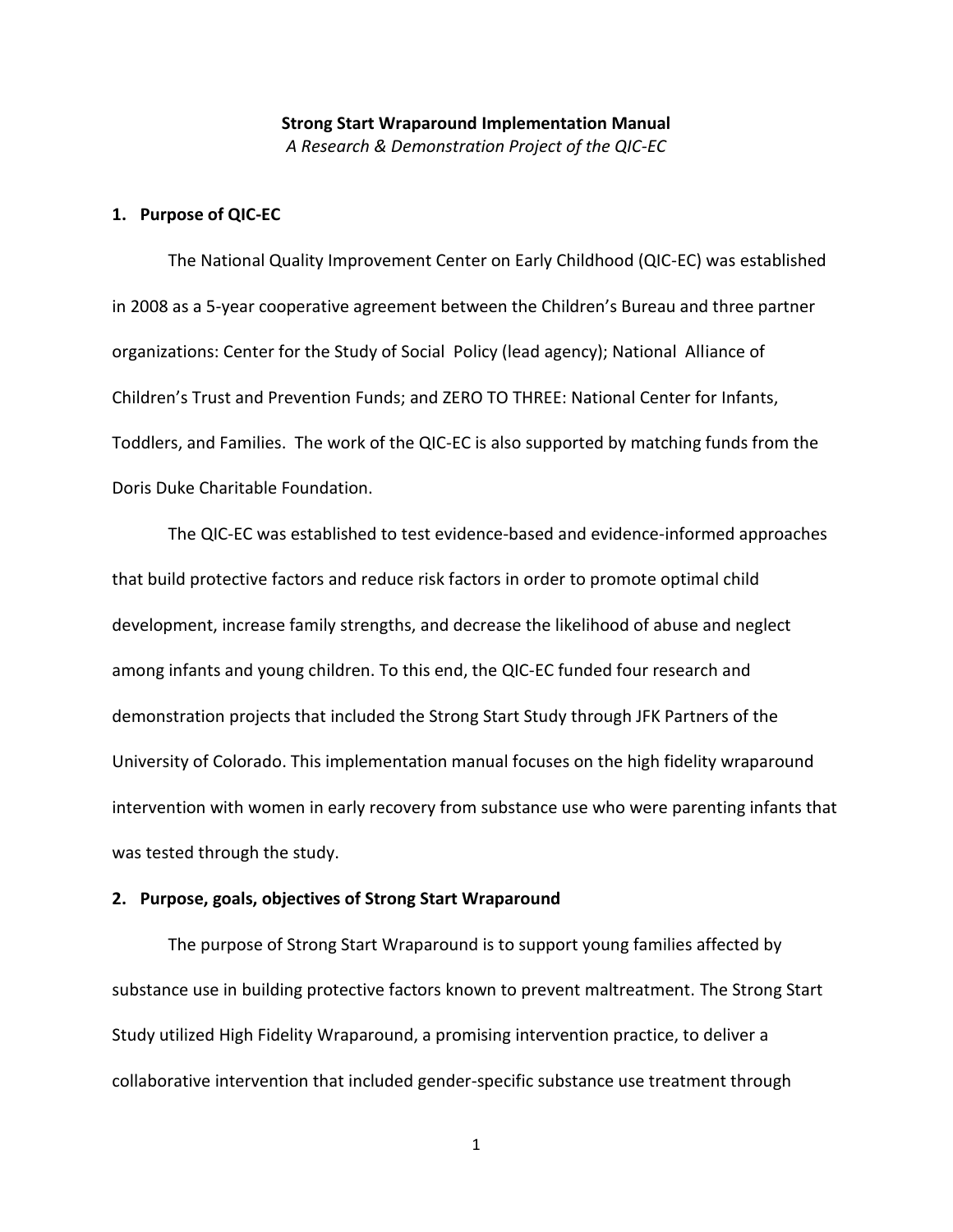Special Connections and early intervention services through Part C. The goals of Strong Start Wraparound are to provide facilitated collaboration and integrated planning between/among all supports and service systems to support a women's early recovery process and preventing maltreatment of infants. The fundamental aim of Strong Start Wraparound is to strengthen families by drawing upon family, friends, and community to establish effective systems of professional and natural supports. Measureable objectives are 1) child health, development, and safety, 2) parent health, mental health and sustained recovery, and 3) family strengths through increased protective factors.

## **3. Theoretical base and guiding principles of project**

A. Theoretical Base for the Strong Start Study. The theoretical base is informed by the Standards for practice developed through the National Wraparound Initiative (NWI) for this team-based approach to facilitate collaboration between and among systems that help families in early recovery from substance use. The community-based Strong Start Wraparound approach is grounded in the NWI set of principles, theory of change, and standards for implementation that have been effectively used in many states for over twenty years to prevent out of home placement of youth with mental health and behavioral problems.

B. Wraparound Philosophy. The philosophy of Wraparound has been captured in a set of ten "essential elements" developed by the National Wraparound Initiative that reflect the values inherent to this approach that guide every phase of the intervention, and reflect respect for family voice and choice, and belief in family's strengths and resourcefulness in meeting needs. These principles are the 'culture' that inform Strong Start Wraparound in facilitating the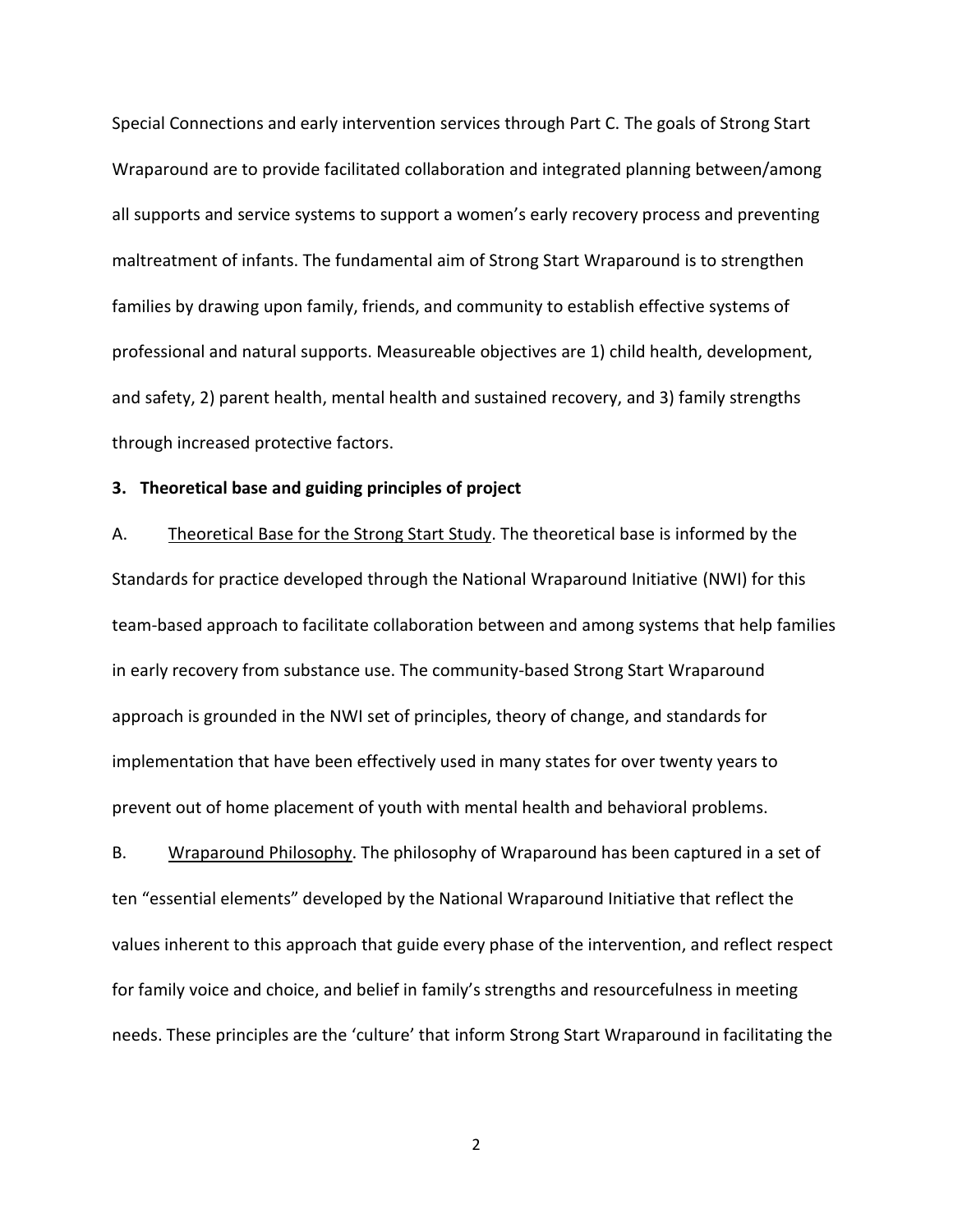collaboration needed for comprehensive support services and intensive care coordination (See

Figure 1).

C. Theory of Change. Adherence to the High Fidelity Wraparound model for Strong Start

should ensure positive improvement in the lives of families based on the theory of change that

informs the approach. The components of the Wraparound theory of change contribute to the

# **Figure 1. Essential Elements of Wraparound**

- 1. Wraparound must be based in the community.
- 2. The wraparound approach must be a team-driven process involving the family, child, natural supports, agencies, and community services working together to develop, implement, and evaluate the individualized plan.
- 3. Families must be full and active partners in every level of the wraparound process.
- 4. Services and supports must be individualized, built on strengths, and meet the needs of children and families across life domains to promote success, safety, and permanence in home, school and community.
- 5. The process must be culturally competent, building on the unique values, preferences and strengths of children and families, and their communities.
- 6. Wraparound child and family teams must have flexible approaches, and adequate and flexible funding.
- 7. Wraparound plans must include a balance of formal services and informal community and family supports.
- 8. There must be an unconditional commitment to serve children and their families.
- 9. The plans should be developed and implemented based on an interagency, community-based collaborative process.
- 10. Outcomes must be determined and measured for the system, for the program, and for the individual child and family.

**~***National Wraparound Initiative*

necessary conditions for need satisfaction and improved family functioning. The family team

provides the consistent, reliable support during the change process that encourages the parent

to take doable steps in accessing resources while gaining a sense of competence in their role.

The four interrelated concepts necessary for change that are implemented through the

Strong Start Wraparound model include: 1) families can best determine their own priority

needs and goals; 2) families will take doable steps to meet their needs in ways consistent with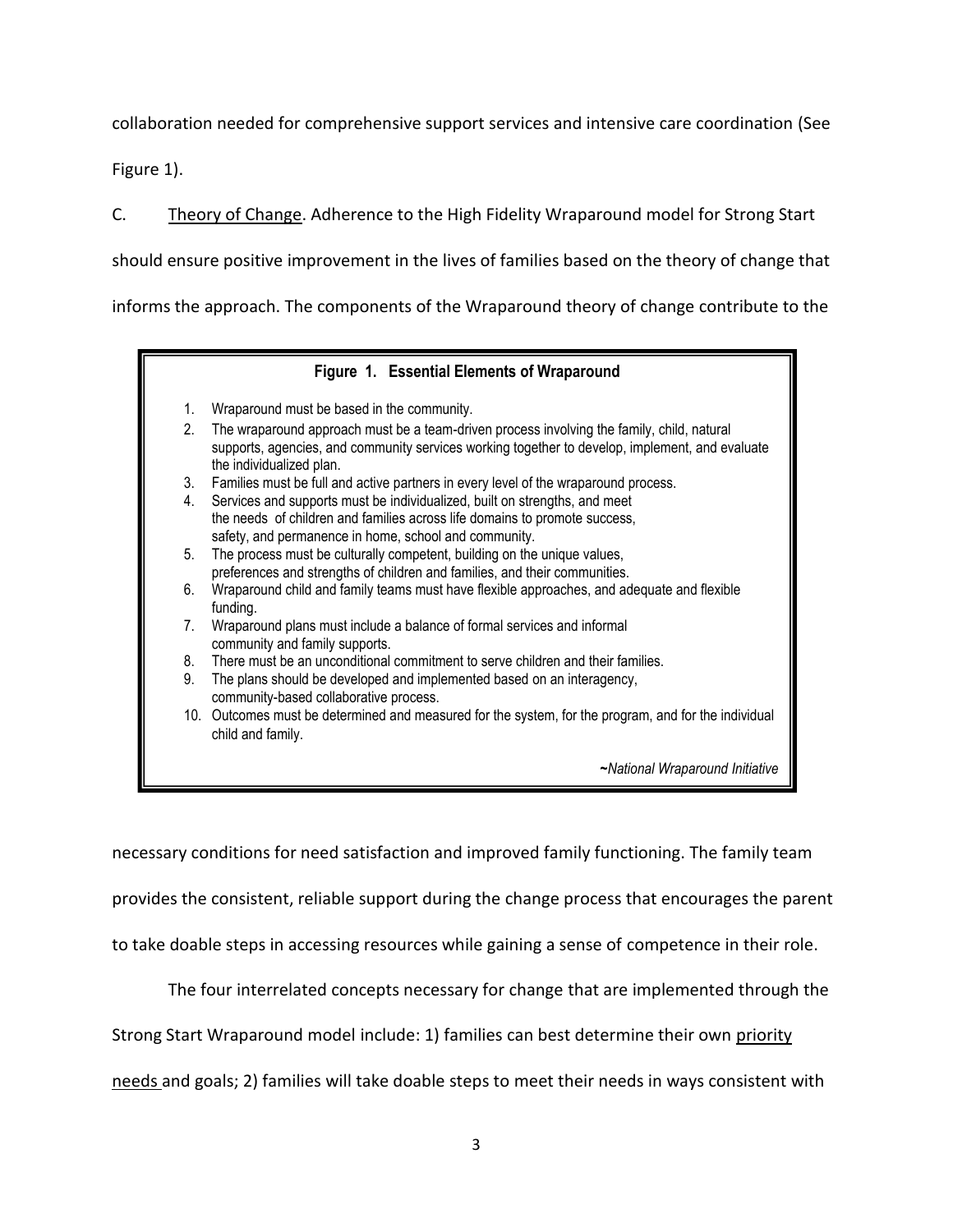their self-efficacy; 3) natural supports can be available lifelong for families; and 4) integrated planning is essential for families with complex needs who are involved with multiple systems. An adapted framework of ten universal life domains allowed for a consistent and comprehensive way of identifying family needs: health/mental health, family relations, education, housing, income, transportation, legal, social/recreational, civic, and spiritual. The highest priority needs identified by the family provide the starting point for the team-based collaborative planning. Through brainstorming and identification of resources, these needs are systematically addressed through the ongoing phases of the wraparound process.

D. Phases of Wraparound. Wraparound's intervention model conceptualizes four distinct phases: 1) engagement, 2) planning, 3) implementation, and 4) transition. Each phase has explicit activities that are undertaken by the Wraparound facilitator with the family to assure an understanding of the family, the vision they hold for their lives, and their priority needs to be addressed through the intervention.

**4. Logic Model**

A. Logic model for Strong Start Wraparound. In the Logic Model for Strong Start Wraparound, inputs include project funding, the collaborative partnership, and research evidence (See Appendix A). The collaborative with women's treatment, Part C early intervention, and other members of the family Wraparound team is used to leverage resources to meet families' needs through the team-based Wraparound approach. When implemented to fidelity, the Strong Start Wraparound program will result in integrative planning for communitybased support services that strengthen families affected by substance use by helping them build protective factors known to prevent maltreatment.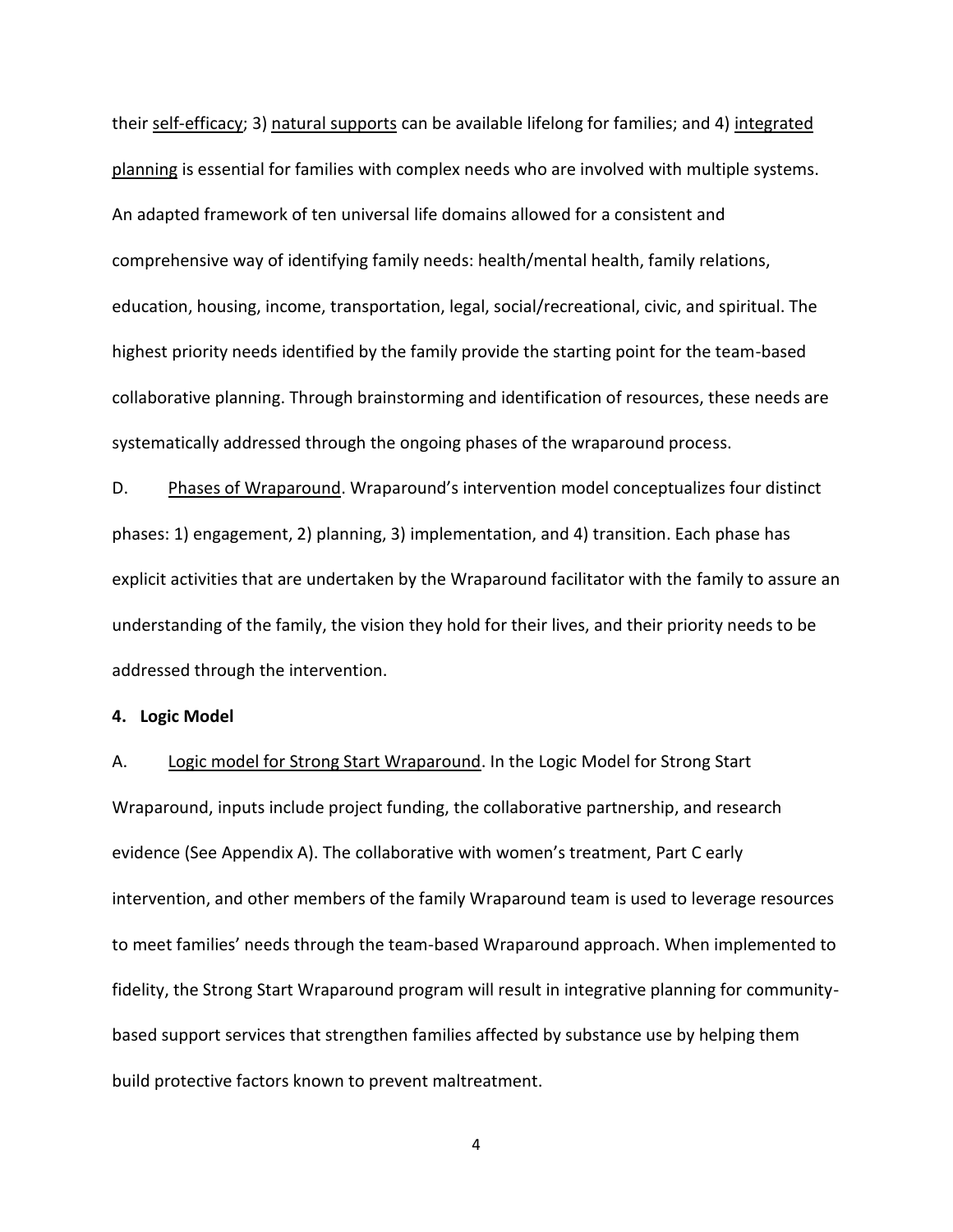#### **5. Project administration/organizational structure**

As the lead organization for Strong Start Wraparound, JFK Partners of the University of Colorado, School of Medicine held primary responsibility for the administration, implementation, and evaluation of the Strong Start Wraparound program, and had extensive experience in administering multiple federal grants for research, training, and program development for disability-related conditions across the lifespan. Through the University, JFK Partners had the organizational capacity to administer large, multi-year awards through established infrastructure, fiscal controls, and accounting procedures, and bore the cost of the project through a reimbursement mechanism. Development of the Strong Start Wraparound approach is consistent with the University of Colorado, School of Medicine's dedication to research and program evaluation in health sciences, and the development of evidence-based practices in serving the health needs of the citizens of the State.

Working with JFK Partners in providing comprehensive services through Strong Start Wraparound were members of the collaborative including women's substance use treatment in the Denver Metro area through ARTS Women's Connection, and Arapahoe House; the organizational structure and capacity for all collaborative members are described below.

A. JFK Partners: Dedicated to Healthy Families & Communities. The goal at JFK Partners is to develop, implement, and disseminate a coordinated group of applied research, demonstration and training projects directed at meeting the needs of persons with, or at risk of, disabilities and their families. The Director and faculty of JFK Partners have conducted broad array of research related to developmental disabilities of young children, not all specific to prenatal substance exposure.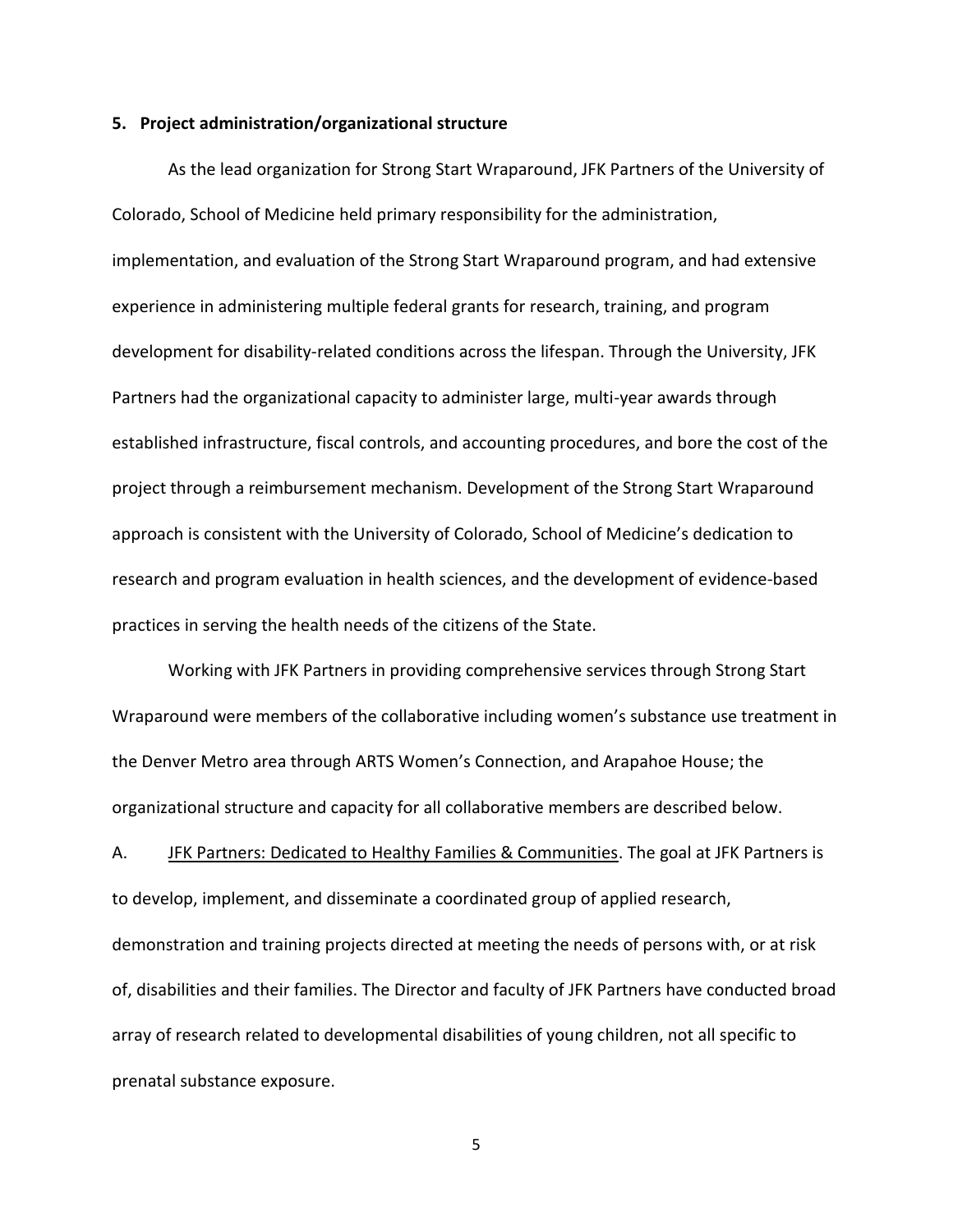The target population of families with infants participating in Strong Start Wraparound fit well with the mission of JFK Partners given the multiple risk factors to development of prenatal substance exposure, including the neurological risk due to prematurity and low birth weight that has been associated with maternal alcohol and other drug use. The social and emotional development of infants and young children can be affected by parental substance use, as well, and is a critical reason for early intervention services to mediate the risk to optimal development.

#### **6. Required resources for implementation**

A. Staff**.** Qualified and well-suited staffing for Strong Start Wraparound is a key to successful implementation. Minimal staffing for replication of this approach includes the Project Coordinator, Wraparound Facilitator, and Family Support Partner; multiple pairings of Facilitators and Family Support Partners are needed depending on number families are served. The number of families assigned must be low enough to deliver fidelity Wraparound with 15 being the upper range for a full time staff. A certified Wraparound coach who is available on a weekly as well as 'as needed' basis is essential to ongoing staff development and fidelity to the intervention model, especially during the initial implementation period. An experienced Project Coordinator with office management experience in organization, technology, and procurement is an important support for the Wraparound staff and is critical to day to day operation of a Strong Start Wraparound program. An evaluator should be involved from the beginning to manage the ongoing data collection and analysis of outcomes.

B. Administrative. The Strong Start Study was administered through a State University and benefited from a well-established grants management and accounting system. When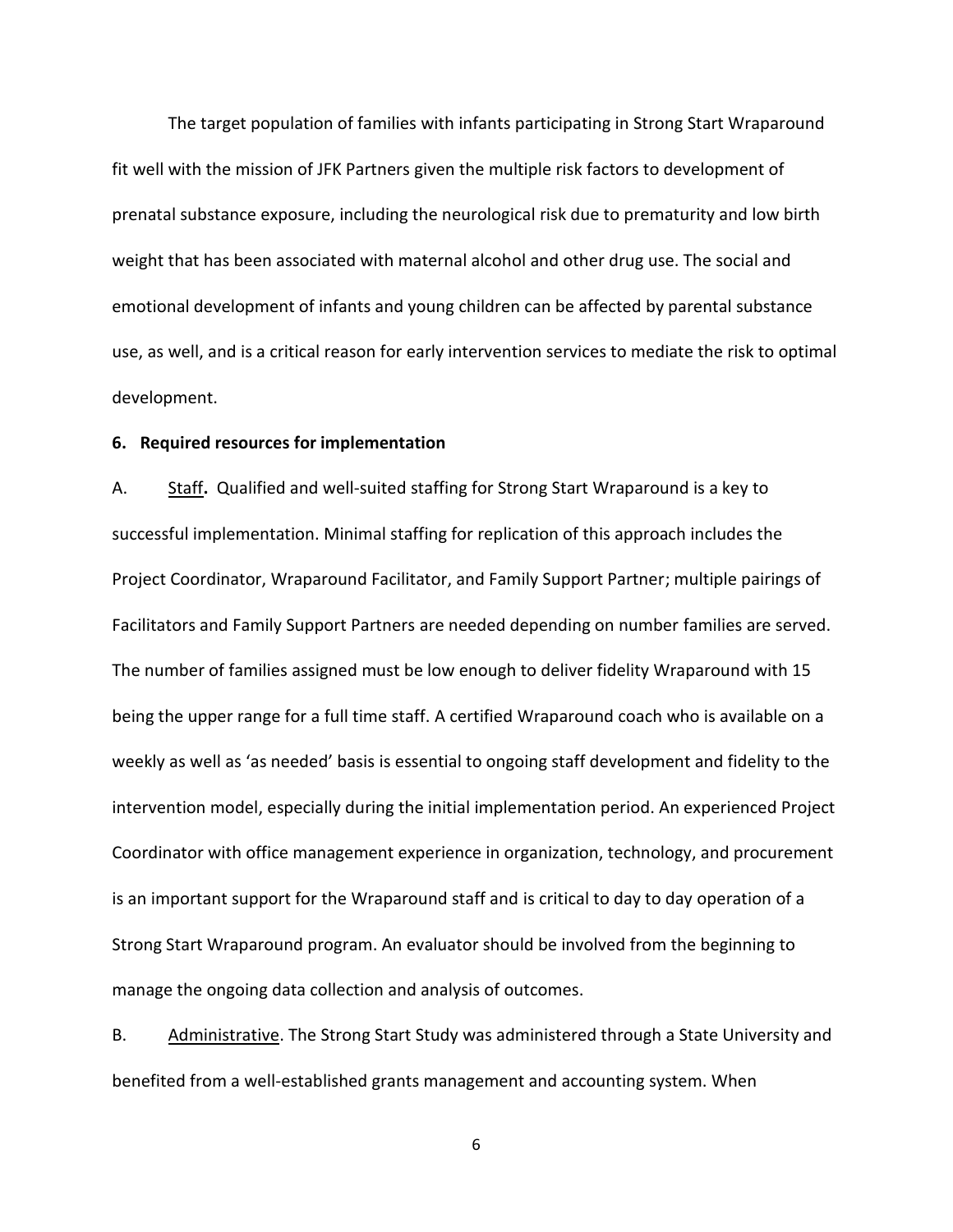implemented for research purposes, a Strong Start Wraparound program would have a Principal Investigator (PI) who would be responsible for assuring all research protocols are established and adhered to during implementation. Fiscal roles and responsibilities should be determined so funding accountability is in place including regular reporting on budget and expenditures including management of any subcontracts.

C. **Advisory group.** A number of women and families who had experienced problem substance use were consulted as the proposal for the Strong Start Study was being developed. These women also participated in pilot testing of the research measures used in the evaluation, including allowing the Family Support Partners to gain experience with the developmental screening questionnaire with their infants. For replication purposes, the convening of a quarterly or semi-annual advisory group including both women in recovery who were parenting, family members, and representatives from the partnering organizations could be beneficial. The perspectives from these stakeholders could support implementation efforts and be helpful in troubleshooting any unanticipated challenges.

D. **Space/materials.** Sufficient office space and computer access for Strong Start Wraparound staff is essential to overall program functioning. The establishment and maintenance of the office for Strong Start Wraparound is especially important given that the majority of the work happens in the community and the staff needs an efficient office environment as a reliable base of operation.

The essential facilitation of the Wraparound team process requires supplies suited to the tasks. Specifically, large writing pads with pages that can be adhered to the wall for display during the team meeting provide an important visual record of the planning process. Colorful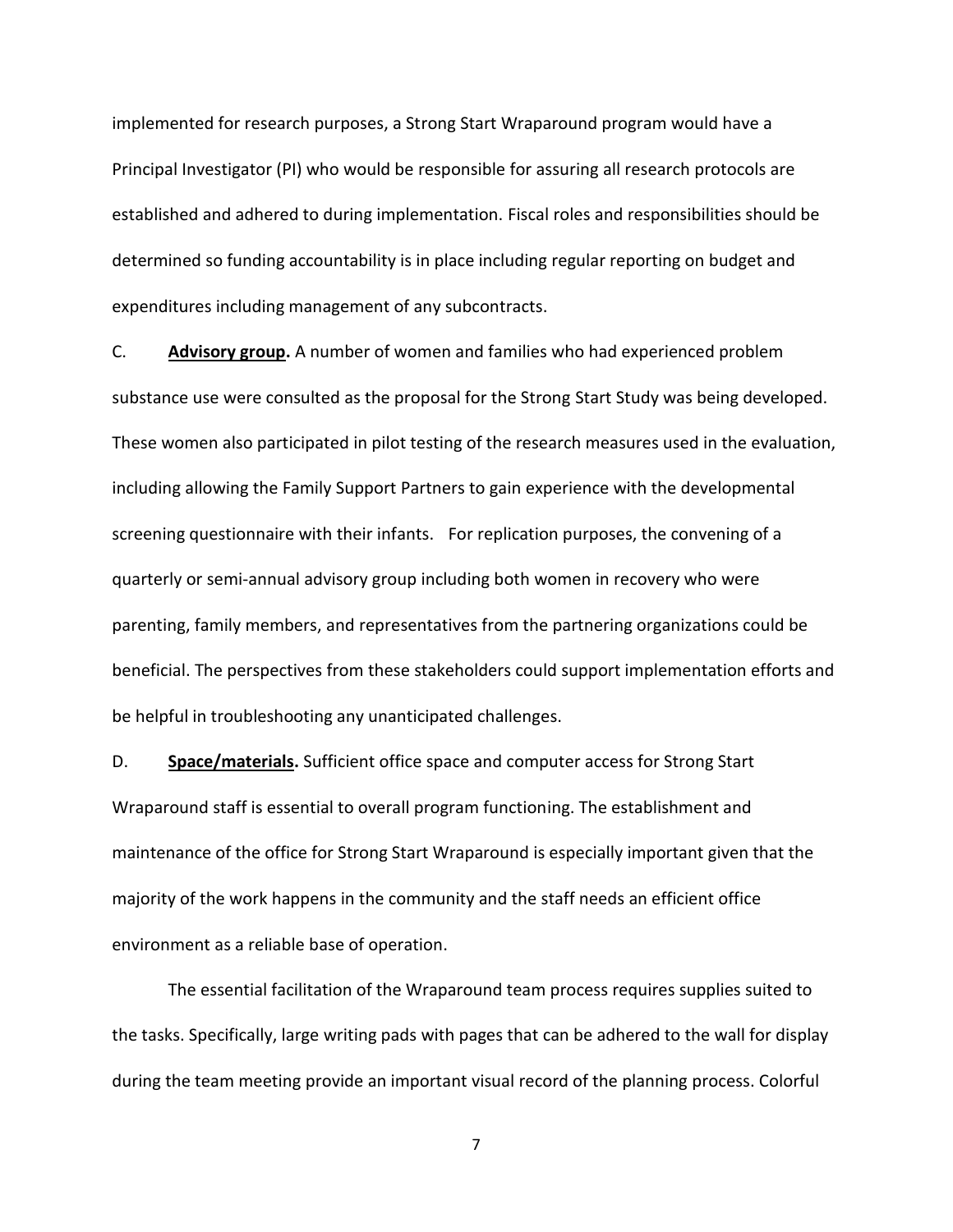markers are helpful as the Facilitator highlights the specific area of focus with the team. Folders and small note pads were also provided for participants to help them write down action steps during the meeting and to keep their Wraparound planning documents together. The Wraparound Family Guide, Principles of Wraparound, and handouts about Protective Factors, were given to families in pocket folders as they began the team process.

#### **7. Collaborative Partners**

The Strong Start Collaborative included JFK Partners a University Center for Excellence in Developmental Disabilities (UCEDD), Women's Substance Use Disorders Treatment programs for pregnant and postpartum women, and Early Intervention Colorado for Part C services, with each partner bringing commitment to the health and development of infants and their families. Alliance building was facilitated by the existing linkages among the collaborative partners and the shared mission of optimal health outcomes for both parents and children (See Appendix B).

Through its role as a University Center of Excellence for Developmental Disabilities (UCEDD), JFK Partners had an established working relationship with the State's Part C agency, Early Intervention Colorado. In this state, Part C Early Intervention services are administered at the local county level and JFK Partners had ongoing alliances with four county agencies for disability services in the Metro area. This history of collaboration provided the foundation for partnering with Part C agencies in the implementation of Strong Start Wraparound. The Early Intervention Colorado administration was approached during the development of the proposal for the Strong Start Study and was very responsive to the focus of the project on identifying infants with developmental delays as well as the opportunity to work in connection with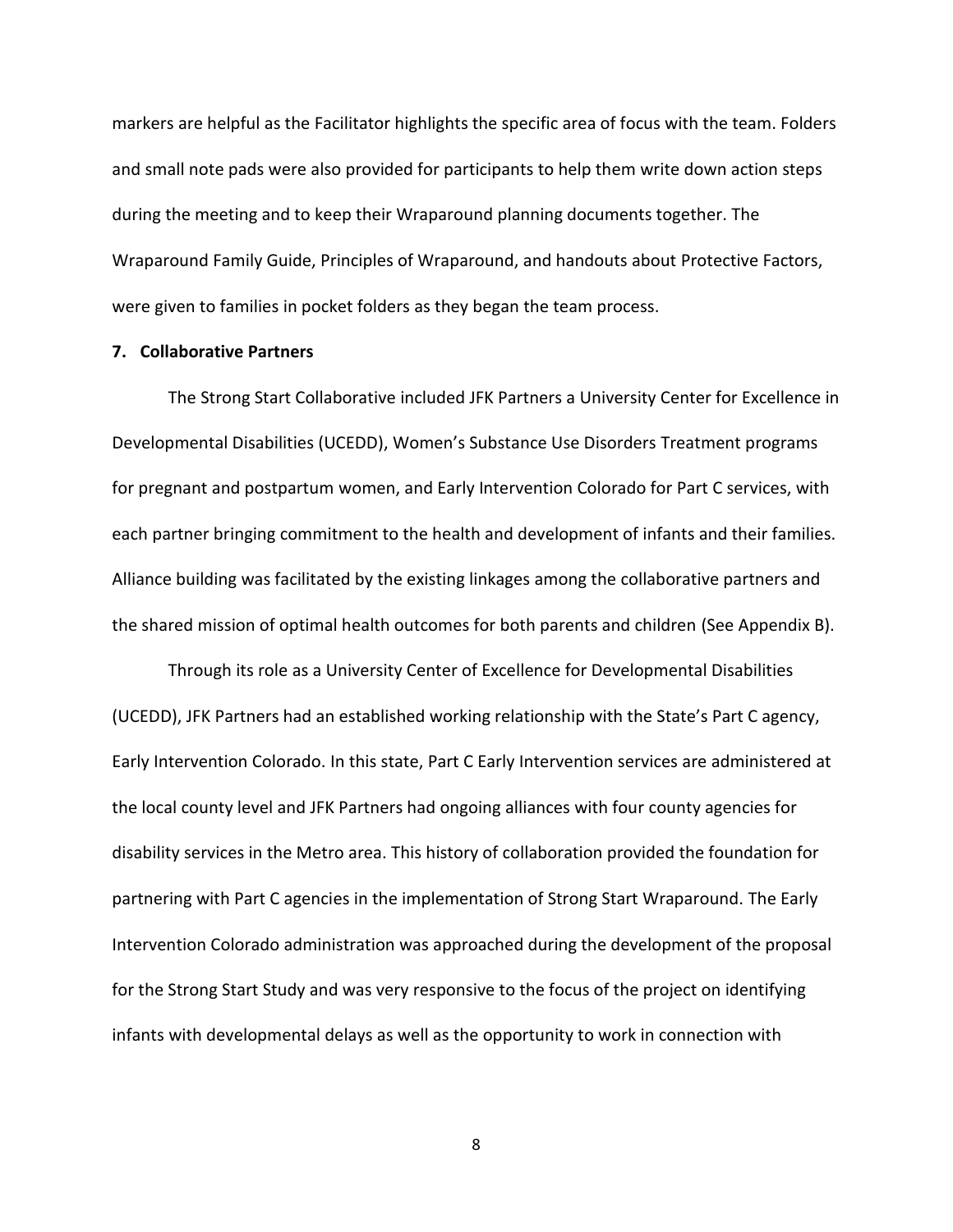women's treatment programs. Over the course of the study, this office provided consultation to the Study and troubleshooting with referrals to local Part C Child Find agencies.

The known developmental risks associated with prenatal substance exposure made the alliance with Special Connections treatment programs for pregnant and postpartum women an important connection to the population. Previous research with this population by the Principal Investigator for the Strong Start Study meant established relationships with both treatment providers and the State program manager for Women's Substance Use Disorders Treatment. The State Office of Behavioral Health (OBH) oversees the SAMHSA block grant for the State including services for mental health and substance use treatment. Within the OBH, the Women's Substance Use Disorders Program oversees all gender-specific treatment services, including those for pregnant women known as Special Connections that provide an array of comprehensive services aimed at reducing substance use and associated problems.

With both collaborative partners, JFK through the Strong Start Study introduced the Protective Factors framework for strengthening families. A critical step in the alliance-building was for collaborative partners to identify ways their programs aligned with the framework and the ways in which families were helped to build specific protective factors. As an example, Part C Early Intervention services helped parents understand the developmental needs of their child and ways the parent could support their child's growth and development, as well as having appropriate expectations of the child's abilities. Specialized women's treatment programs also provide parenting education that included information on possible effects of prenatal exposure to alcohol and other drugs on a child's development. The direct collaboration of women's treatment and Part C through the Study promoted interest at the State office level in ways to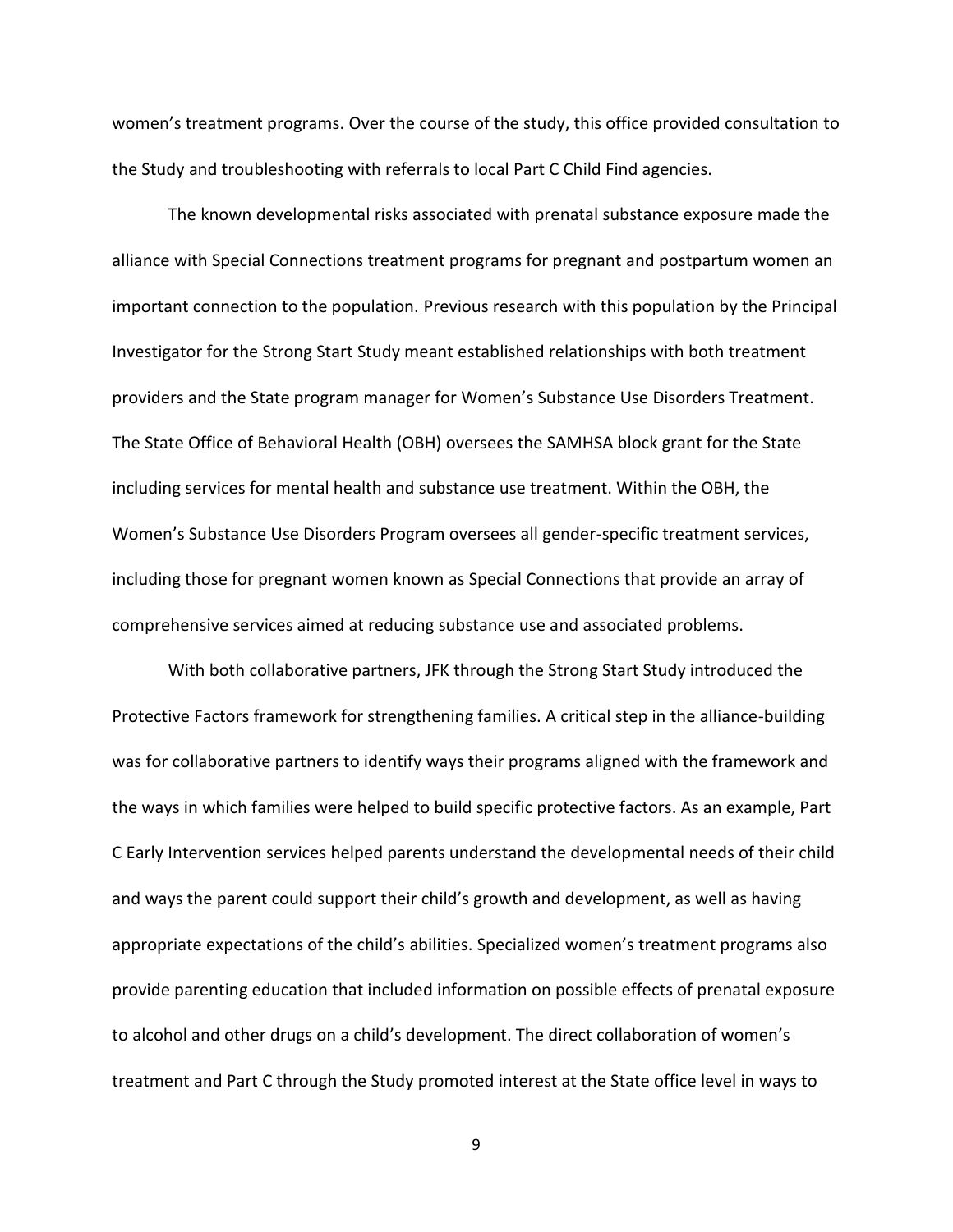better integrate the two systems more routinely at the local program level. These efforts began during the Study and were continuing at its close.

### **8. Level of volunteerism or in-kind service needed for implementation**

No in-kind or volunteer services were utilized in the implementation of the Strong Start Study. There are, however, two potential ways that in-kind services could be integrated into the model: 1) graduate student interns, and/or 2) peer supports through the Advocates for Recovery group. Educational programs for Masters in Social Work (MSW) degrees require 16-20 hours per week in internship experience in social services. The value of this internship time is estimated at \$16,000 per year and can be considered as program contribution when matching funds are required.

Women in recovery from problem substance use who participate in the Advocates for Recovery group, a grassroots organization, would be good candidates for training as Family Support Partners (FSP) for families in a Strong Start Wraparound program. While 'in-kind' involvement is an option and often considered a form of give-back to the recovery community, payment for this role would also be appropriate.

# **9. History and evolution of the project**

The Strong Start Study funded through the QIC-EC is the first known project to implement High Fidelity Wraparound with young families affected by substance use. Wraparound with families of young children with special needs, however, had been utilized in two previous projects through JFK Partners as a way of integrating the multiple systems often involved in addressing their complex needs. The lessons learned from the previous Wraparound work helped inform the Strong Start Study in assuring fidelity to the model during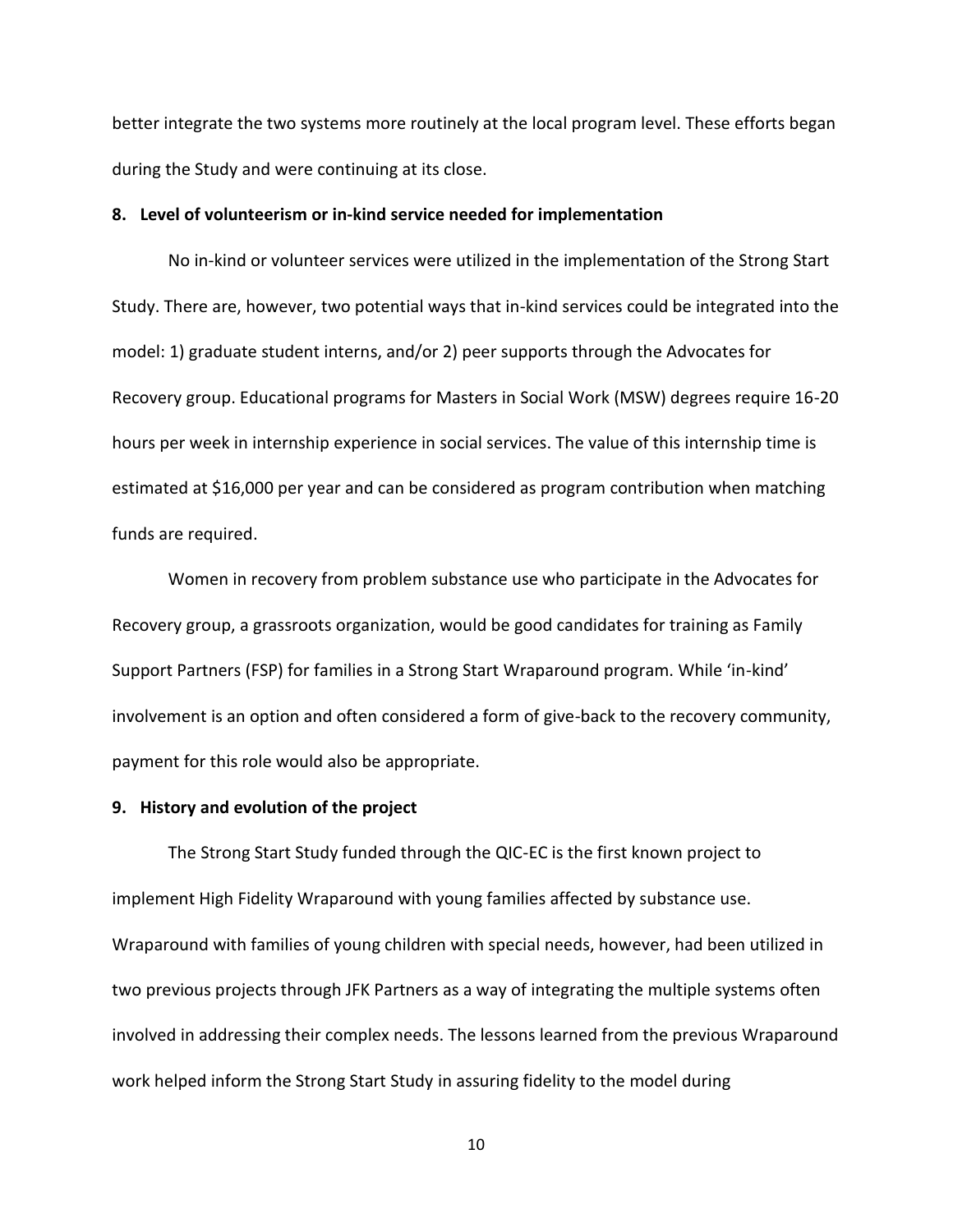implementation and the need for organizational commitment for successful collaborative efforts.

Nationally, Wraparound has been used successfully with latency-age and adolescent youth with significant behavioral and mental health problems to coordinate the comprehensive services and supports needed for them to remain with their families in the community. The Strong Start Study utilizing a High Fidelity Wraparound intervention was initially proposed to address the complex needs of families with substance use problems who were parenting infants and young children, and were often involved with multiple systems such as probation and child welfare. The potential developmental risks to infants in these families from prenatal exposure to alcohol and other drugs, or the effects of premature birth and low birth weight, was another dimension of critical monitoring and referral for early intervention services afforded through this approach.

The Wraparound philosophy of respect for families and belief in their inherent strengths proved to be a good fit for supporting the building of protective factors through the Strengthening Families framework of the QIC-EC. The essential Wraparound team of both formal and informal supports, the systematic identification of needs and resources to meet those needs, and the ongoing recognition of small steps toward goal attainment, all contributed to an effective intervention that supported the family during early recovery from problems with substance use and assured optimal develop for young children who experienced prenatal exposure. Over the course of the study, the framing of outcomes as increasing specific protective factors became more evident and proved to be a relevant intervention for families in this population.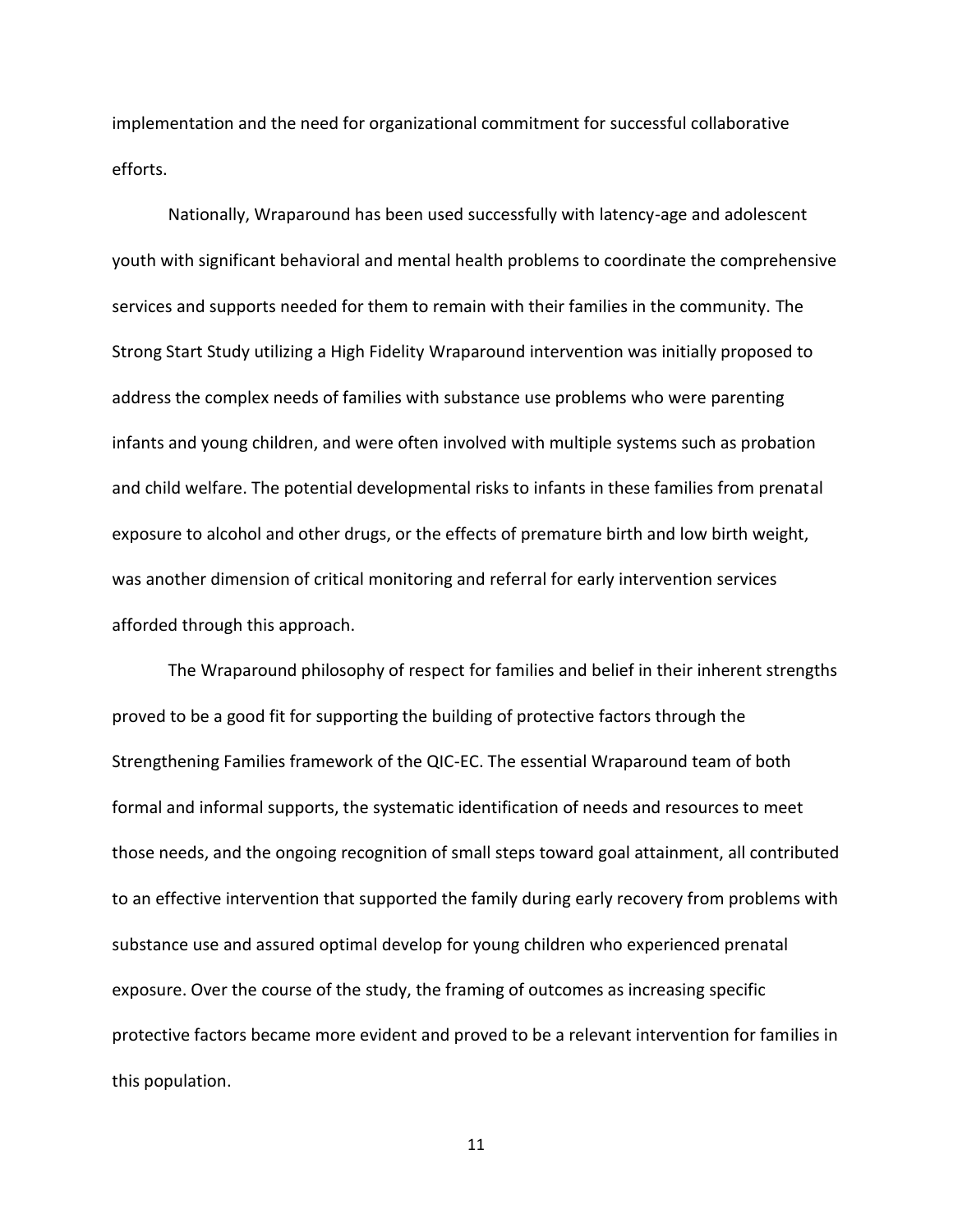## **10. Required staff training, coaching, supervision**

Wraparound requires fidelity to a philosophy of working with families that is needsdriven, strengths-based, and culturally-embedded, therefore it is critical that project staff have demonstrated their ability to intervene from this perspective.

A. Staff Training & Certification. Each family in the program will work with a Wraparound Facilitator and a Family Support Partner (FSP) to develop the family team of natural and formal supports, and to convene and document the team's planning and implementation activities. Fidelity to the Wraparound model is assured through an initial four-day Wraparound 101 training of facilitators and Family Support Partners, followed by a skill-based certification process that is overseen by a Wraparound coach. Wraparound facilitation requires both relational skills demonstrated in the engagement with the family, and writing skills evidenced through Wraparound documents prepared with the family, both requiring strong communication skills.

B. Staff Certification. As the Wraparound approach has been refined in recent years, explicit skill sets have been developed that inform each staff member - facilitator, FSP, and coach - on the practice standards for their respective; each must demonstrate skill development related to each phase of working with the family to receive certification in their respective role. High fidelity to the Wraparound model also involves ongoing professional development for staff through individual and team coaching beyond certification.

#### **11. Description of target population and eligibility requirements**

A. Target Population. The target population for Strong Start Wraparound is women who are pregnant and receiving treatment for substance use, and their infants and other young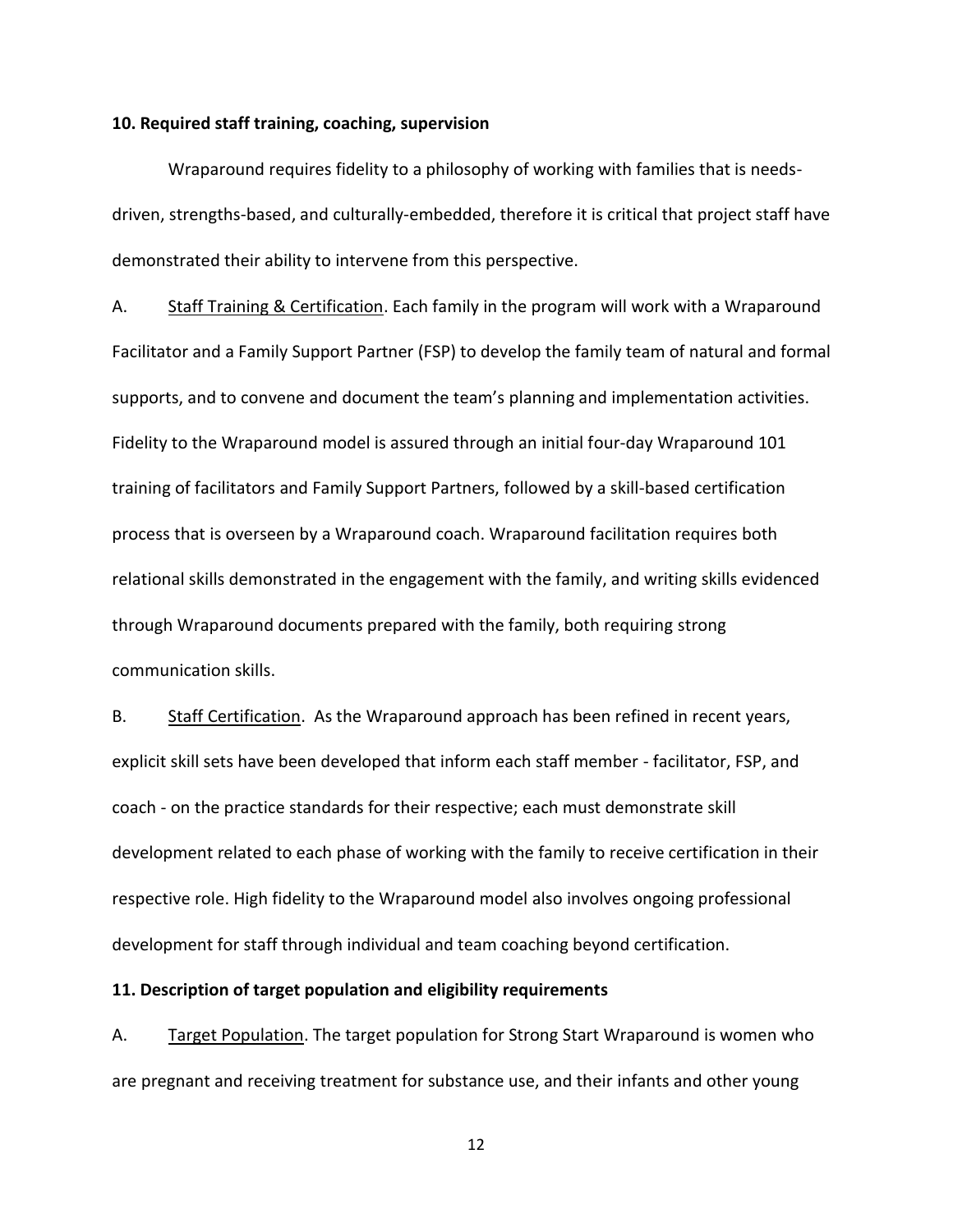children. These families are known to have multiple and complex needs that must be addressed for their recovery from problem substance use to be sustained. All women participating in the Strong Start Study were in a specialized women's treatment program in the Denver metro area.

B. Vulnerable infants and young children. A known risk associated with substance use during pregnancy is premature delivery and associated low birth weight of infants. Since all women participating in the Strong Start Study were pregnant or postpartum and receiving substance use treatment, there was an assumption of health and developmental risks from both prenatal exposure to alcohol and other drug, and the health and mental health of the mother. Early prenatal care is a goal of the Special Connections treatment programs, as is nutrition and overall health of the mother to mediate the known risks. Evidence of positive birth outcomes are full term pregnancy and birth weight of over five pounds.

C. Addressing Complex Needs. Families affected by substance use have complex needs and are often involved with multiple service systems. While national guidelines for women's specialized treatment services fully recognize the complexity in addressing families' needs, and treatment programs are charged with identifying and coordinating services, other systems involved with these families often have restrictions on staff time and other cultural aspects of each systems' ways of delivering services as mandated by funders or by existing agency policy. Through the Strong Start Study, Wraparound provided the facilitation for representatives from different systems such as child welfare and probation to meet together for joint planning combine efforts in meeting the identified needs of the family by accessing available resources. This approach can be especially critical during the early recovery period for women with infants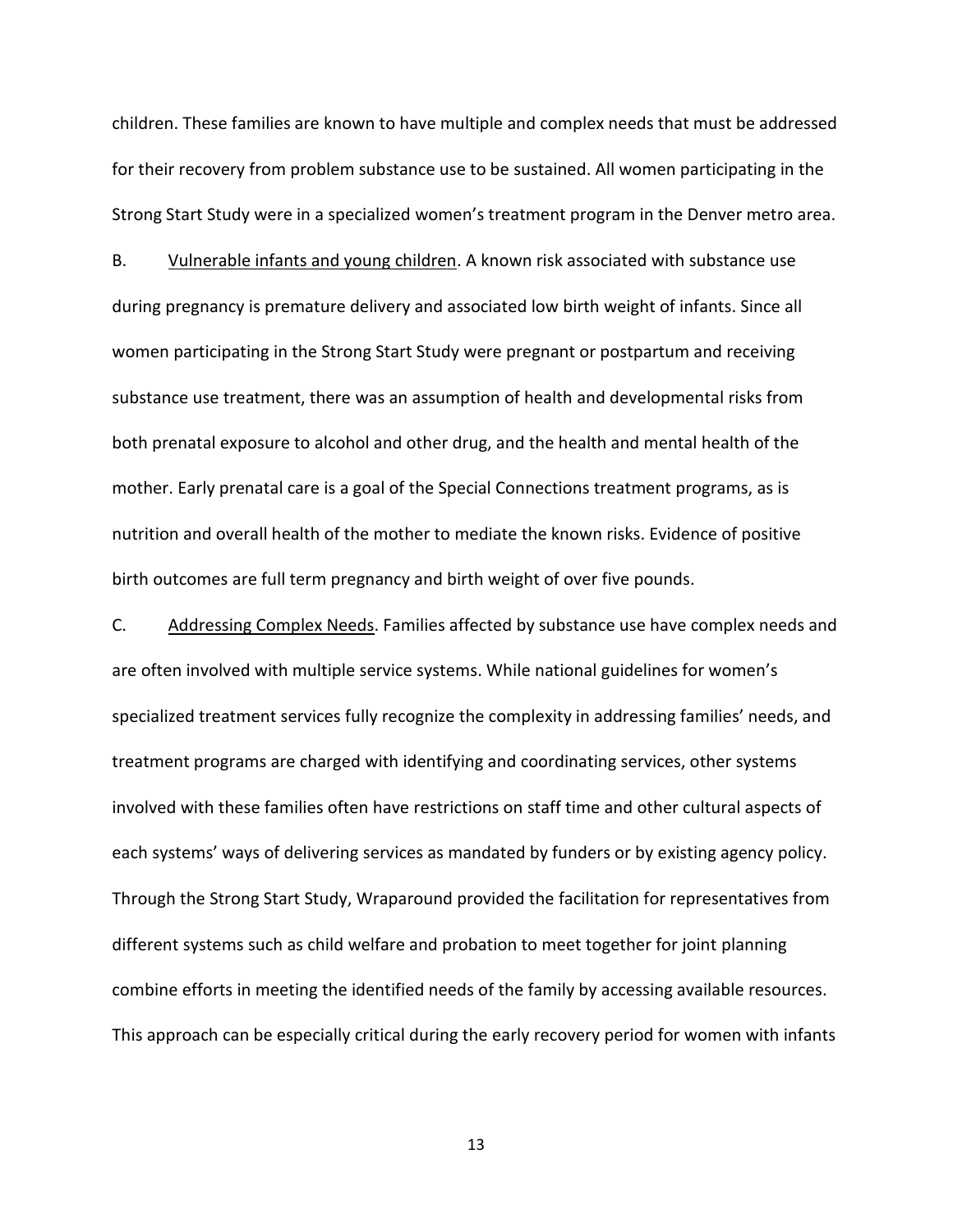and young children since these are vulnerable families during a phase when the motivation and hope for positive life change are high.

D. Reaching Priority Families. The Strong Start Study worked with three licensed substance abuse treatment program for pregnant and postpartum women. These Special Connections programs routinely provide gender-specific treatment services that include the elimination of barriers to participation such as child care and transportation, and facilitate access to prenatal care, parenting education, and relationship counseling provided through trauma-informed service delivery, all components of best practice guidelines. Women participating in these programs live in any of the four counties in the Denver metro area, and therefore other social services and formal community programs varied depending on their particular county of residence. This was significant for the Study since Wraparound facilitation involved providers from four different counties and agencies, each with its own priorities and preferred ways of working with families.

#### **12. Project Implementation**

A. Outreach, identifying, recruiting target population**.** Potential Strong Start Study participants initially learned about the opportunity from their substance use treatment counselors when they were admitted to the program. Special Connections treatment staff was trained in program eligibility and recruitment. The treatment staff gave information about the study to potentially eligible women and, if interested, asked them to sign a HIPAA A form so that identifying information could be given to the Strong Start Study coordinator who contacted the woman and invited her to participate. The Study Coordinator worked closely with each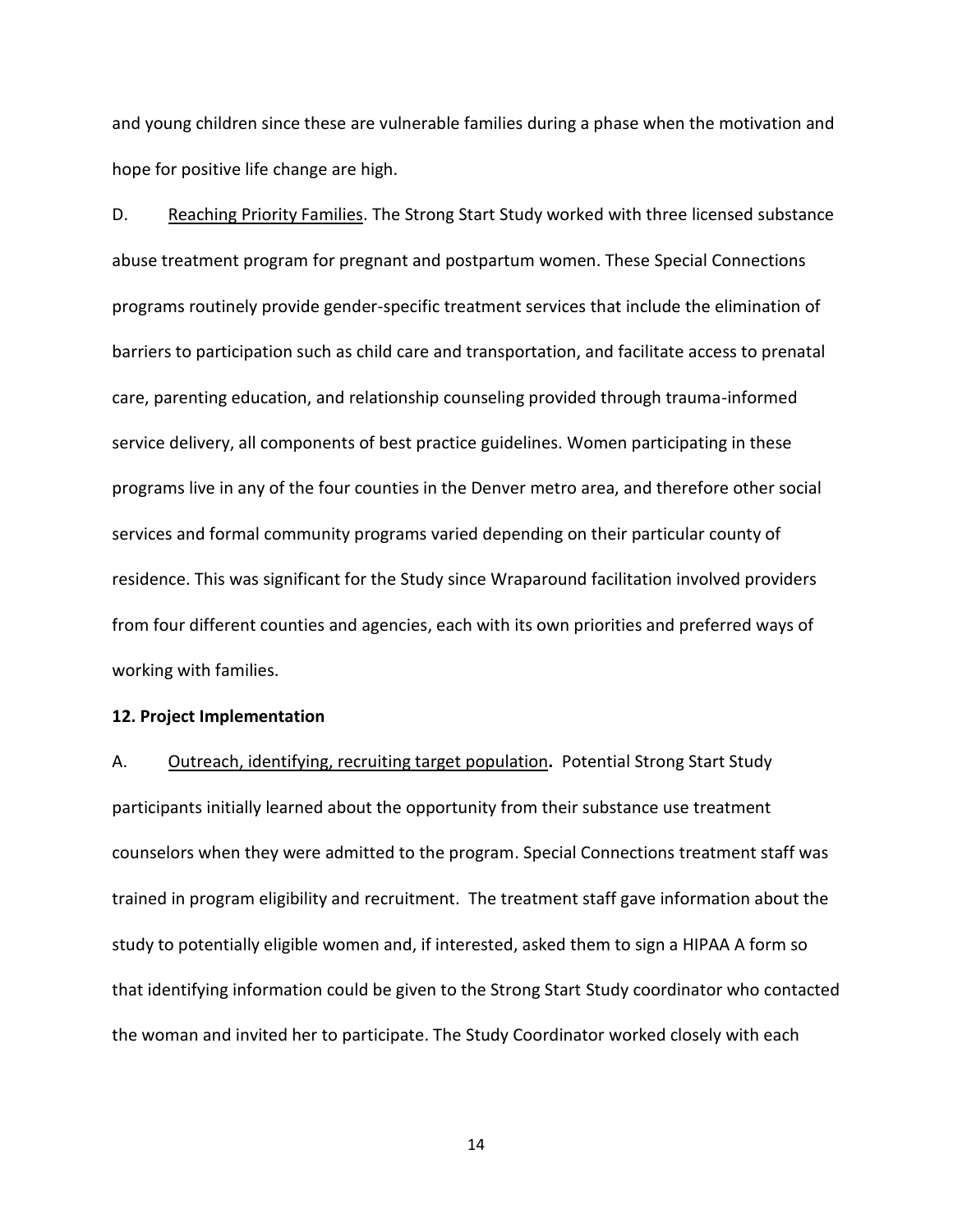treatment program to assure an efficient recruitment and enrollment process that was the same for both the intervention and comparison groups.

1) Sample. The Strong Start Study enrolled 84 pregnant women at least 18 years of age who were recruited from three Special Connections substance abuse treatment programs. Participants in the Study were randomly assigned to participate in the Wraparound intervention group or in the standard care comparison group using Minim Randomization software.

2) Inclusion criteria. 1) Chronological age at least 18 years; 2) Confirmed pregnancy; 3) Enrollment in Special Connections treatment for substance use, 4) Ability to consent to participate in the program.

3) Exclusion criteria. 1) Non English speaking. (Spanish only treatment programs in the area tend to see recent immigrants and substance use among women in this group, especially during pregnancy is not common, in fact rare.)

# B. **Initial intake and assessment tools**

1) Initial Assessment: Collection of Baseline Data. Once the Program Coordinator meets with a Strong Start participant to describe what participation would involve and completed necessary informed consent, an interview was scheduled to complete a battery of both common and local evaluation measures. Common measures focused on parenting attitudes, parenting-related stress, and the family's social network. Local measures focused on the mental health and substance use status of the mothers who were pregnant and were often parenting other young children.

2) Strengths, Needs, & Culture Discovery. The initial document prepared with the family during the engagement phase of Wraparound is known as the Strengths, Needs, & Culture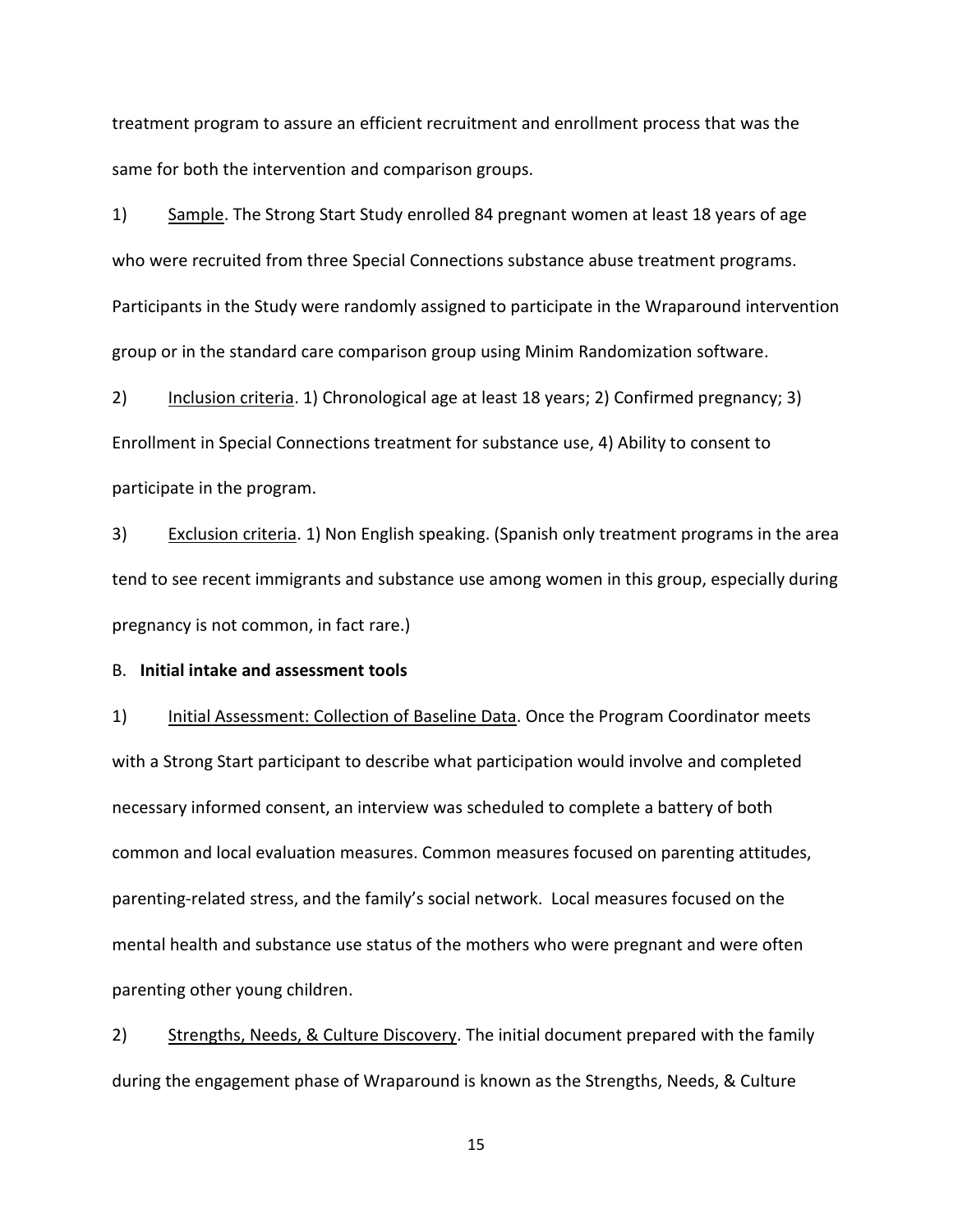Discovery (SNCD). Based on multiple in-depth conversations with the family, the purpose of the discovery process is to understand their unique strengths, priority needs, and ways of relating within the family and with others. The SNCD provides the basis for discussing with families their experiences in universal life domains such as family relationships, health, income, education, legal, and recreation. The family is also asked to identify potential team members of trusted family and friends, as well as any professionals involved with them.

#### **C. Method of determining Protective Factors of focus for individual participants**

Participation in the Strong Start Study Wraparound intervention helped families in this population develop three specific protective factors: Social Connections, Concrete Supports, and Parental Resilience. Establishment and convening of the Wraparound team brings together both the professional and natural supports that provide critical 'social connections' in both the short and long term for the family. Next, through the Wraparound team process, the families priority needs and related goals are systematically addressed, resources identified, and strategic plans for accessing the resources are developed thereby building the protective factor of 'concrete supports.' The Wraparound team also supports each parent in early recovery from substance use in developing 'resilience' while they learn healthy coping skills and ways to problem-solve day to day life situations.

The Strong Start Study also focused on helping family's build the protective factor of 'social-emotional competence of the child' through close attention to development and referral for early intervention services when indicated; the Family Support Partner discussed developmental milestones with parents and offered suggestions on ways to facilitate children's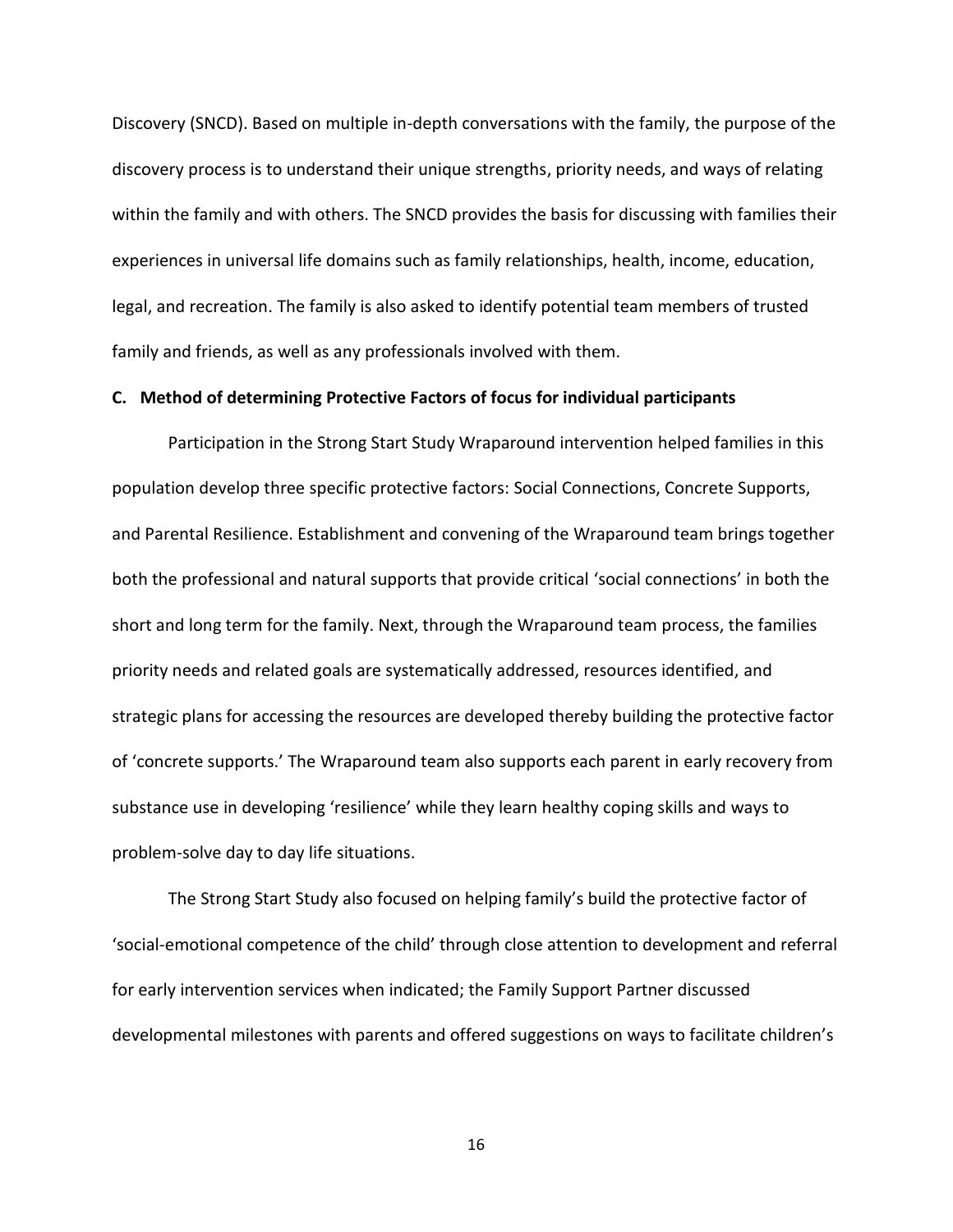growth through daily routines thereby contributing to building the protective factor of 'knowledge of parenting and child development.'

## **D. Project strategies implemented**

1) During the initial Wraparound Phase 1 of Engagement, the SNCD process described above allows specific inquiry into a family's way of doing things, their beliefs and their values. From this perspective, a family's culture is broadly defined, not limited to race and ethnicity. Rather, family culture is reflected in the rules, roles, and rituals that are inherent patterns or ideals internalized by family members. This view of 'culture' recognizes the uniqueness of each family to inform the work with them through that context. Parenting is a fundamental aspect of family culture that must be understood to provide effective Wraparound intervention through a context that is both respectful and relevant. Additionally, the expertise of collaborative members includes knowledge and experience with the 'culture' of early recovery so helped anticipate issues likely to arise in this regard.

2) The Wraparound Team. An important part of the SNCD is the identification of possible members for the family's Wraparound team who will participate with them in planning and implementing ways of meeting their needs and achieving their goals. Through the SNCD, families are asked about people in their lives that they can turn to in times of need; people they trust. Not surprisingly it is sometimes difficult for high risk families to identify trusted others who are available to them for support. Through persistence, however, the goal is for a Wraparound team to be formed that is comprised of family, friends, and formal supports. With most families participating in Wraparound, the Family Support Partner becomes a member of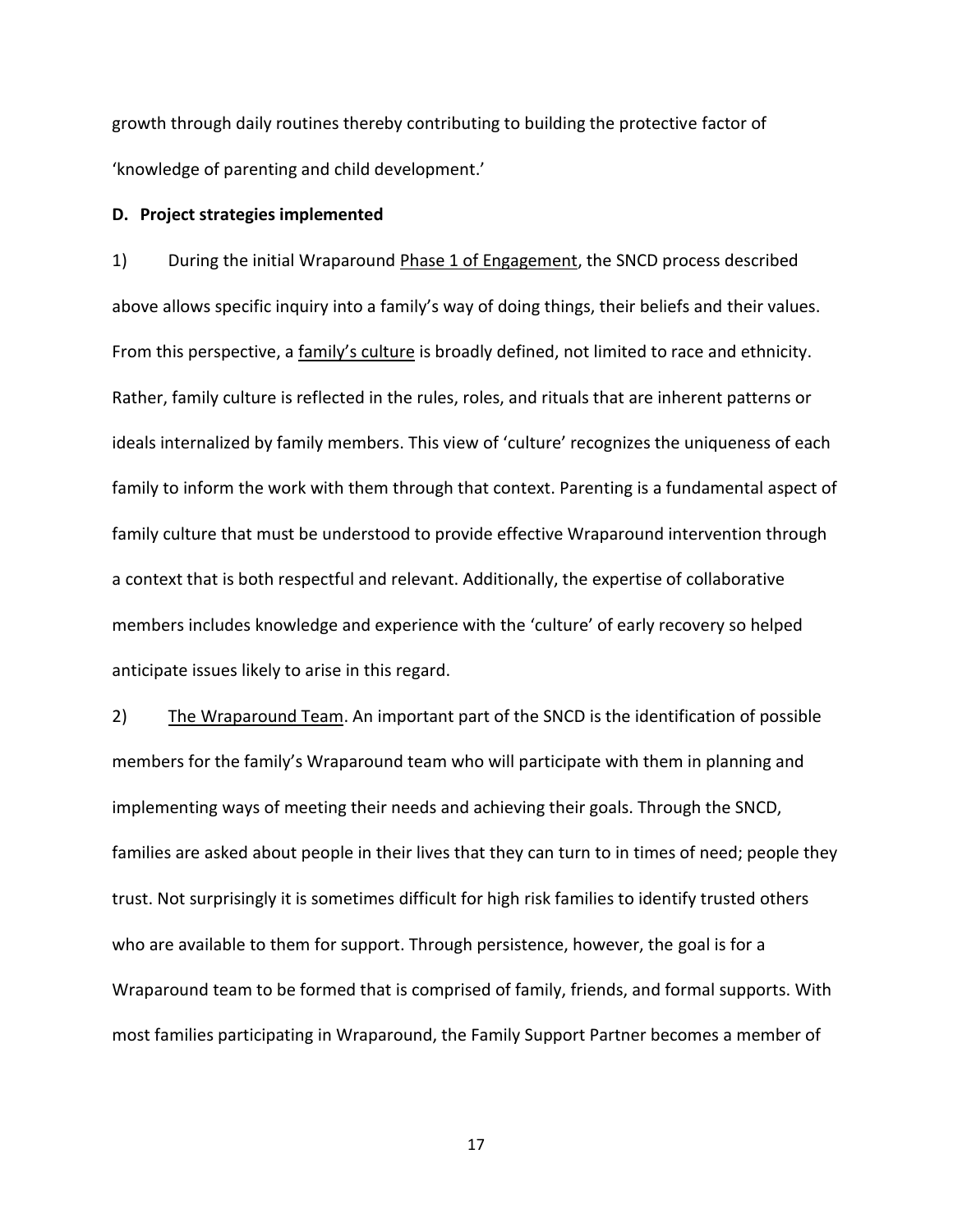the Wraparound team and is often a transitional support until natural supports can be developed.

3) Informal Social Supports. From its beginnings, Wraparound has recognized the fundamental need to strengthen families by drawing upon natural supports. This emphasis is based on the belief that natural or informal supports, such as extended family and friends, will have ongoing relationships in the lives of these children and families long beyond the period of formal or professional support and intervention. Although the Wraparound model has been further developed and refined over the years, the identification and leveraging of the family's natural supports has remained an integral part of this intervention.

4) The planning phase begins when the Wraparound team has been gathered and has had an initial meeting. The facilitator helps the team define their mission in working together, and establish ground rules for team meetings; these are documented by the facilitator and referred to as needed when team meetings are held. The Wraparound team begins work with a review of the family's SNCD and the priority needs identified by the family. The family vision from the SNCD serves as the focus for the team who helps with ideas and resources to enable the family attain their goals. A written Wraparound plan is developed that includes the priority needs and the action steps identified by the team to address their goal. The plan documents who-will-dowhat-when, and what the evidence will be that the related goals have been met. Each subsequent team meeting continues from the previous one with a review of completed action steps or identification of barriers that delayed/prevented the planned action step, and an alternative plan.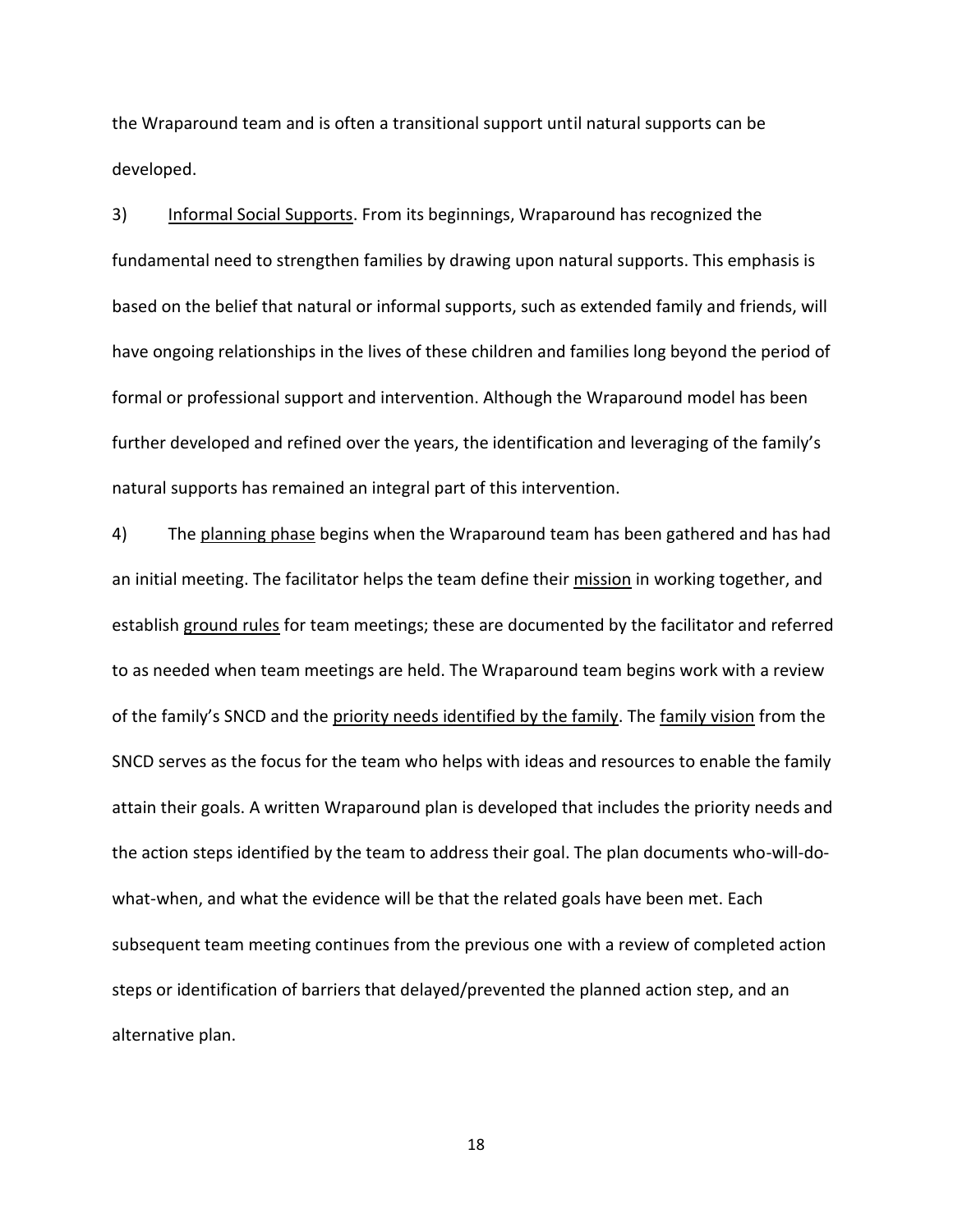5) Evidence that action steps are being taken with the desired results indicates the Wraparound process has moved into the implementation phase. The formal facilitation and documentation of the plan and follow-up keeps the family and team focused and accountable for progress in meeting the family's goals. The participation of formal professional supports on the Wraparound team also assured that appropriate services were being accessed and being coordinated or supplemented with other resources. During implementation, the Family Support Partner maintained ongoing contact with the family between team meetings to help with planned action steps. This contact is suited to the preferences of the parent and can include phone calls, home visiting, accompaniment to appointments, and/or communication via texting and/or internet email.

#### **E. How project provided support in the building of PFs**

The Strong Start Study utilized the team-based Wraparound approach to support families in building protective factors recognized as preventing maltreatment. Identified as specific outcomes, the (5) protective factors are as follows: 1) parental resilience, 2) social connections, 3) concrete supports in times of need, 4) knowledge of parenting and child development, including nurturing and attachment, and 5) supporting the social-emotional competence of children.

As described in Section XI. C. above, the Wraparound intervention through the Strong Start Study helped families build the protective factor of 'social connections' beginning with the establishment of the family's Wraparound team, and continuing through the ongoing team process of brainstorming ways to address identified needs and attain related goals. A primary protective factor needed within Strong Start families was to support the parents' early recovery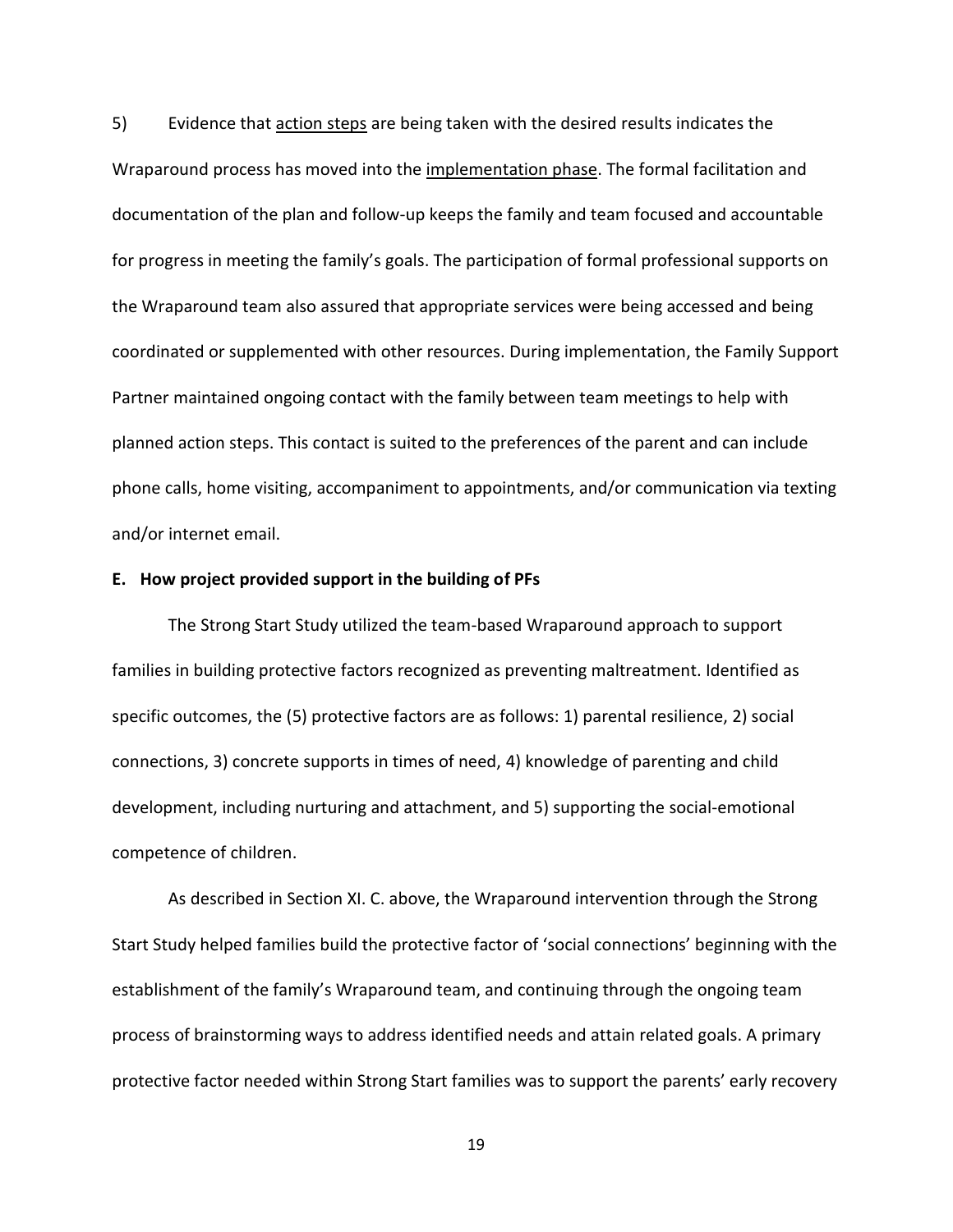from substance use thereby building the protective factor of 'parental resilience.' Other basic needs of Strong Start families addressed through both the Wraparound team and the role of the Family Support Partner included accessing resources, such as income and housing, that helped build the protective factor of 'concrete supports.' For the infants and young children in Strong Start families, all of whom had experienced prenatal exposure to alcohol and other drugs, routine developmental screenings were conducted with the parent using the Ages and Stages Questionnaires (ASQ). Based on the screenings, suggestions were made to the parent on ways to facilitate development during everyday activities thereby contributing to the protective factor of 'knowledge of parenting and child development.' These developmental screenings were also the basis for identifying significant delays that warranted a referral for assessment of eligibility for Part C Early Intervention services and contributed to the protective factor of 'social-emotional competence of the child.'

# **F. How project related to various domains of the social ecology**

The Ecological Framework required by QIC in the implementation of the Strong Start Study allowed for an examination of the intervention at multiple systems levels. This perspective acknowledged multiple factors impacting the families, some that facilitated the intervention and others that impeded it at times.

1) Individual Level – Child/Parent. For the infants and young children in the Strong Start Study who had experienced prenatal exposure, the project assured close developmental monitoring thereby building the protective factor of support for 'social-emotional competence' of the child. The ongoing developmental screening provided through the Wraparound Family Support Partner helped the mothers, who were in early recovery, notice their children's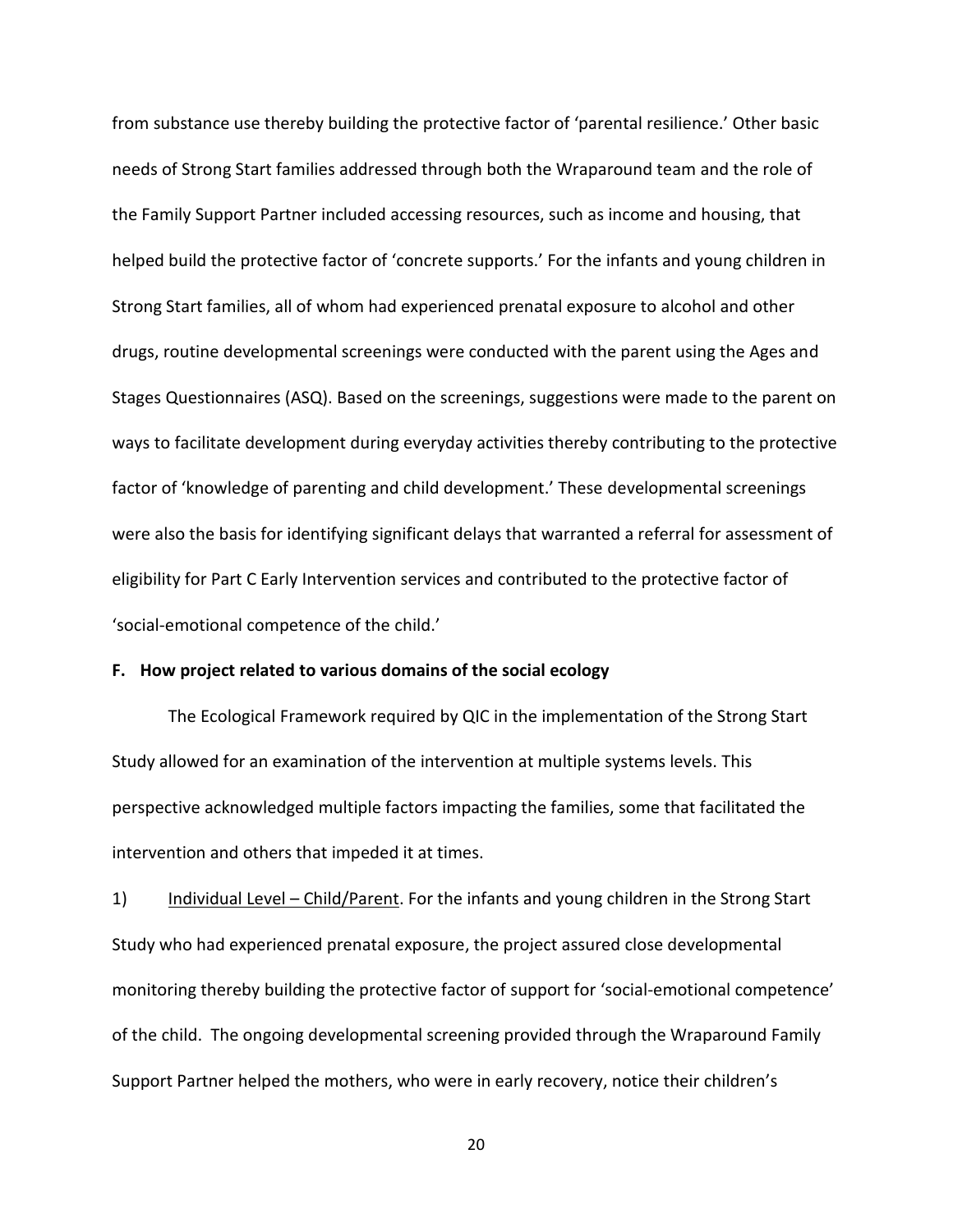developmental progress and allowed for a facilitated referral to Early Intervention Colorado for further assessment and Part C services when indicated.

The team based approach of Wraparound provided additional supports for the parent during the early recovery period that helped in developing healthy coping and problem-solving skills that contributed to 'parental resilience.' The team process assisted families in accessing needed resources and providing 'concrete supports.' The inclusion of extended family and friends as Wraparound team members served to strengthen positive 'social connections' for the parent that would continue in their lives beyond the formal intervention process.

2) Social Level – Family/Friends. The inclusion of extended family and friends as Wraparound team members served to strengthen positive 'social connections' for the parent that would continue in their lives beyond the formal intervention process. The establishment of peer relations with other women with young children in recovery through the Special Connections treatment programs was a source of positive support, with these peers becoming Wraparound team members for some families.

3) Community Level – Neighborhood/Resources. The collaborative partnership established through the Strong Start Study brought together the Women's Treatment programs for pregnant women and Part C Early Intervention to address any identified developmental risks due to prenatal substance exposure. Despite the official collaboration with state-level systems, both women's treatment and early intervention services were delivered at the local level and involved multiple providers that resulted in significant variation. For the Denver Metro area in particular, four counties administered Part C services with multiple Child Find teams from local school districts. Over the course of the Study, there was evidence that many Child Find teams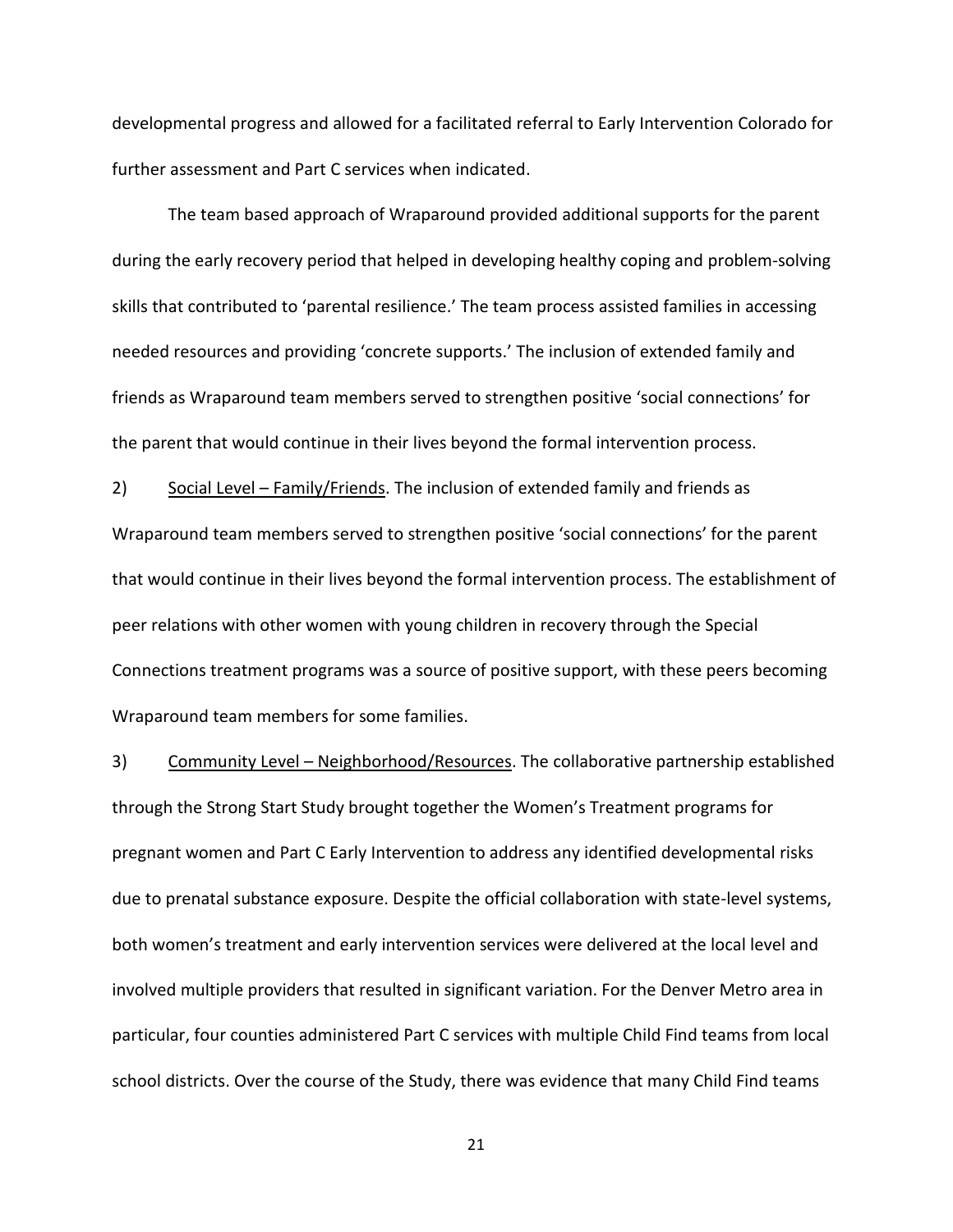did not have expertise with infants, nor in specific knowledge of assessment of developmental risk when prenatal substance exposure was disclosed; by State definition, a diagnosis of Fetal Alcohol Syndrome (FAS) is the only qualifying condition for 'categorical' eligible for Part C.

An area of community development that was considered late in the implementation of the Strong Start Study was outreach to the Advocates for Recovery organization. This group represents a grassroots community of people in recovery and has potential for providing specific supports for women in early recovery, who are parenting, by other women who have sustained their recoveries and can share their experience and encouragement. As with participation in twelve-step programs, specific engagement in ongoing recovery activities with others is recognized as a critical component of sustaining recovery.

Many participants in the Strong Start Study had identified mental health conditions yet were unable to access community mental health services due to systemic barriers. Efforts were made through different Wraparound teams to facilitate access to professional mental health treatment but were generally unsuccessful. The availability of publicly-funded mental health services for this population with a high incidence of co-occurring conditions should be a priority consideration for replication.

4) Societal Level - Policy/Systems. The existing 'norms' in the geopolitical area where the Strong Start Study was conducted for responding to women with substance use problems who give birth and are parenting infants typically involved the courts through Dependency and Neglect (D&N) findings recommended by child welfare. As a result, many participating families had a child welfare case opened on another child before the study child was born; a third had subsequent child welfare involvement with their Strong Start infant. A child welfare case meant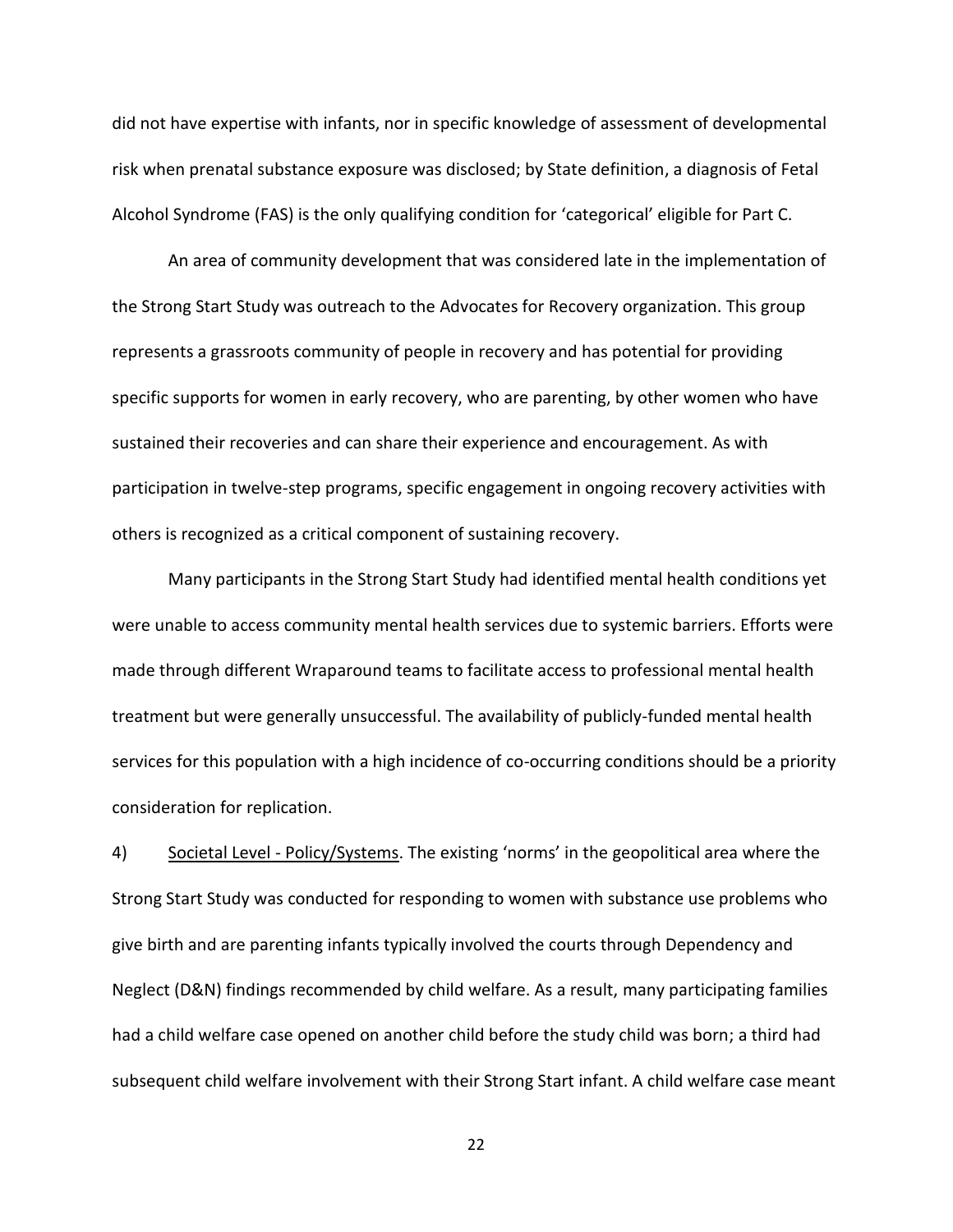inclusion of caseworkers as unexpected collaborators on the family Wraparound team with significant variation at the county level and variation due to caseworker discretion influencing outcomes for families.

The social ecological framework allowed for an examination of federal and state policies impacting these families. Specifically, child welfare policy related to Expedited Permanency Planning (EPP) when young children are in out of home placement, and the related mandate for Termination of Parental Rights (TPR) at twelve months often effected outcomes for these families. The child welfare practice of removing newborns when maternal substance use is indicated, rather than admission to residential treatment for both, disrupts a critical opportunity for bonding and attachment for an already vulnerable mother and child. This fairly standard procedure is grounded, in part, due to a lack of trust by child welfare caseworkers that treatment providers can/will assess risk associated a woman's early recovery; the cost of residential treatment is understood to be another prohibiting factor in this practice despite Medicaid coverage if enrolled in Special Connections while pregnant.

# **G. Incentive**

Program participants were compensated for their time with a \$50.00 gift card when they completed the initial baseline data collection, the three-month postpartum data collection, and again when they completed two visits for final data collection; an additional \$25 gift card was given for completion of the Social Network Map at pre and post. The total compensation was \$250 if participant completed all data collection. Providing payment for participation is standard methodology in doing this type of outcomes research. Because the amount is small it should not be considered coercive; neither does providing compensation as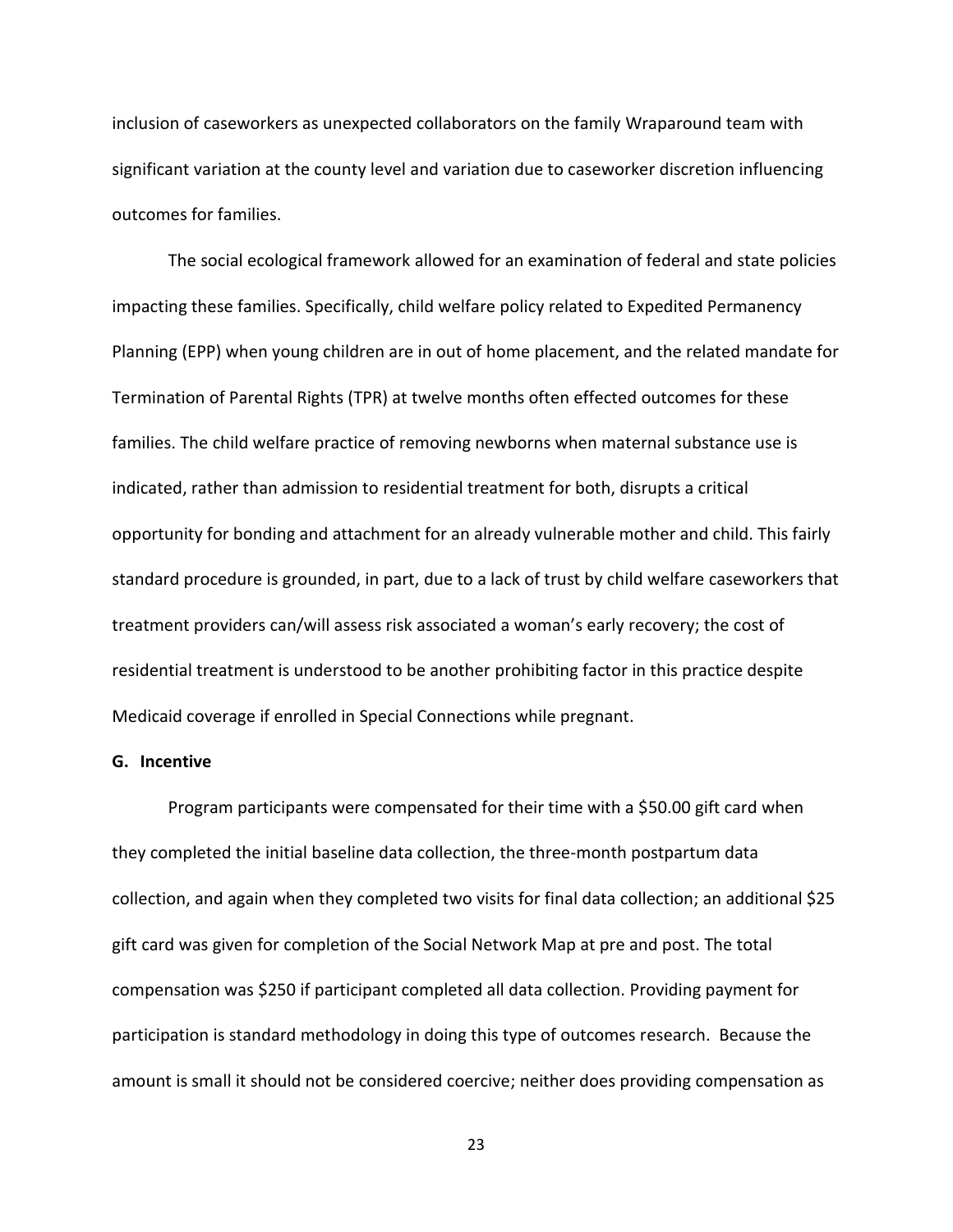gift cards that can be redeemed for prosocial items undermine recovery. Additionally, following interview participation for data collection, participants were given the choice of small gift items for infants such as sleepers, bibs, tippy cups and other developmentally appropriate toys with a total value of \$50.

The Wraparound theory of change posits the potential for intrinsic reward as incentive for participation. This begins with the approach being based on priority needs as identified by the family themselves. Addressing needs successfully through the Wraparound team process, gives a sense of satisfaction to the family that serves as both reinforcement of their efforts and motivation to continue. Through the experience with the Strong Start Study, parents benefit in both skill development and the resulting self-efficacy that are critical areas of personal growth.

#### **H. Retention plan**

1) Participant retention. Attrition rates of about 20 percent are common in studies involving women in treatment for substance use therefore several methods were in place to minimize attrition especially with participants in the standard care comparison group. The Study Coordinator maintained contact with participants between interviews to assure contact information was updated. Contact was also maintained through birthday and seasonal cards being mailed to participants. The success of these efforts was shown with the overall retention rate of 75-80% at the end of the Study, with slightly better retention with participants in the Wraparound intervention group.

#### **I. Termination plan**

Strong Start Wraparound facilitation remained available for families until priority needs and goals were adequately met, or one year postpartum. In the final phase of Wraparound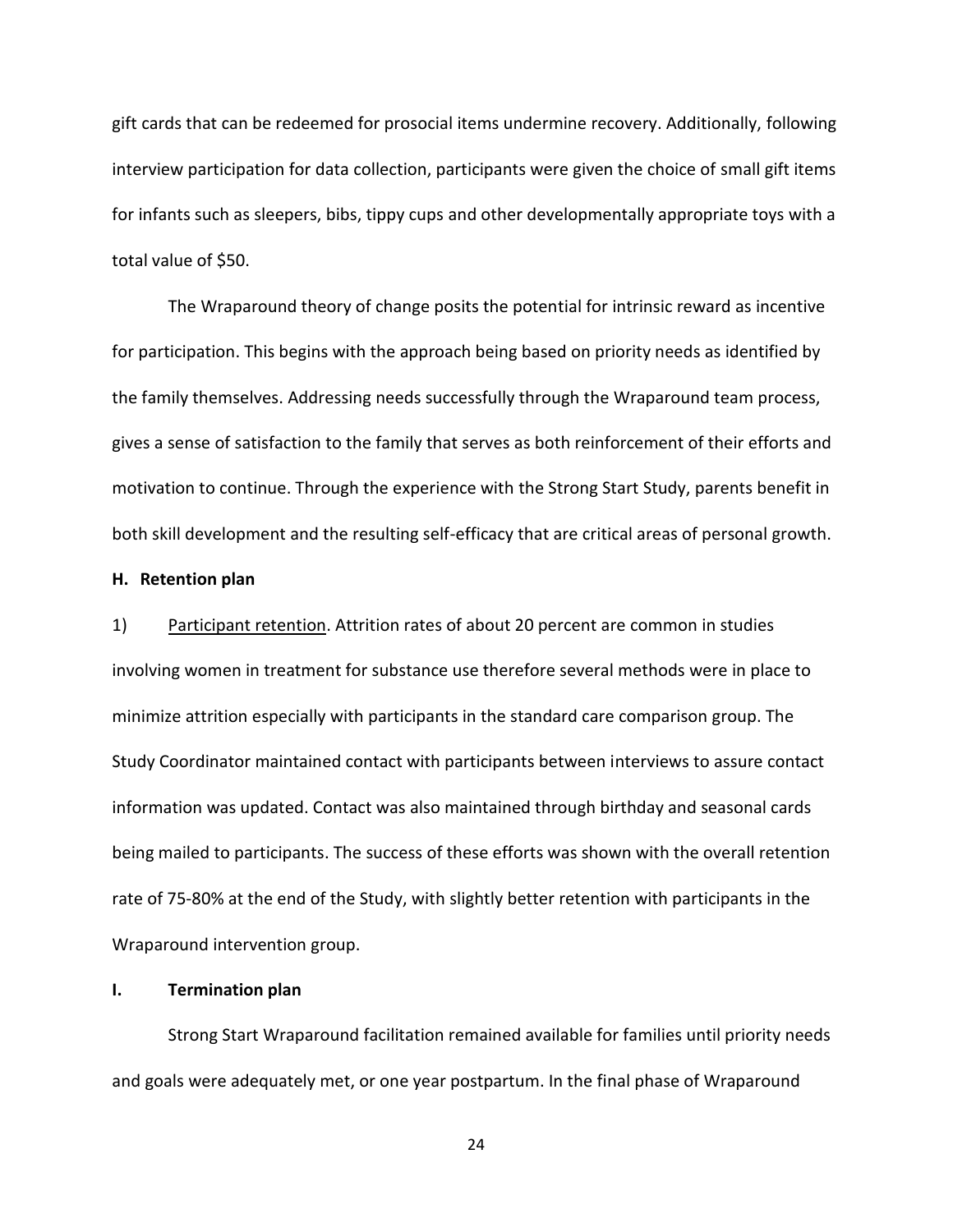known as transition, the family's ongoing needs and resources are systematically reviewed with them by the facilitator and FSP. Transition planning provides a 'debriefing' with the parent about their participation in Wraparound and the 'lessons learned.' With effective intervention, the family will have made significant gains towards their goals and will have developed skills in communication, recognizing needs, utilizing supports, and problem-solving that can transfer to their everyday life. Ongoing goals, needs, and supports are documented in a written transition plan prepared by the facilitator and reviewed during the final Wraparound team meeting. Families are invited to consider their transition from Wraparound as a reason for celebration of success with their team and recognition of their efforts. In Strong Start Wraparound, women have reduced risks associated with their substance use and increased protective factors for their child and the family. A reliable support network is evidence of their success and can serve as a protective factor for their future.

## **13. Challenges in implementing project & how addressed**

A challenge to the Wraparound intervention through the Strong Start Study is support at the systems-level for participation on the family team for agencies that are not included in the collaborative partnership. For example, one-third to one-half of the families may be involved with child welfare. In the current Study there has been a great deal of variation by county and by case in the responsiveness and willingness of management to support caseworker's participation. The facilitated collaboration through Strong Start Wraparound assumes a need for assistance in various systems working together effectively in the interest of the family. Certain systems, such as child welfare and probation, have legal mandates for their work and are typically understaffed and not readily available for additional meetings. This barrier can be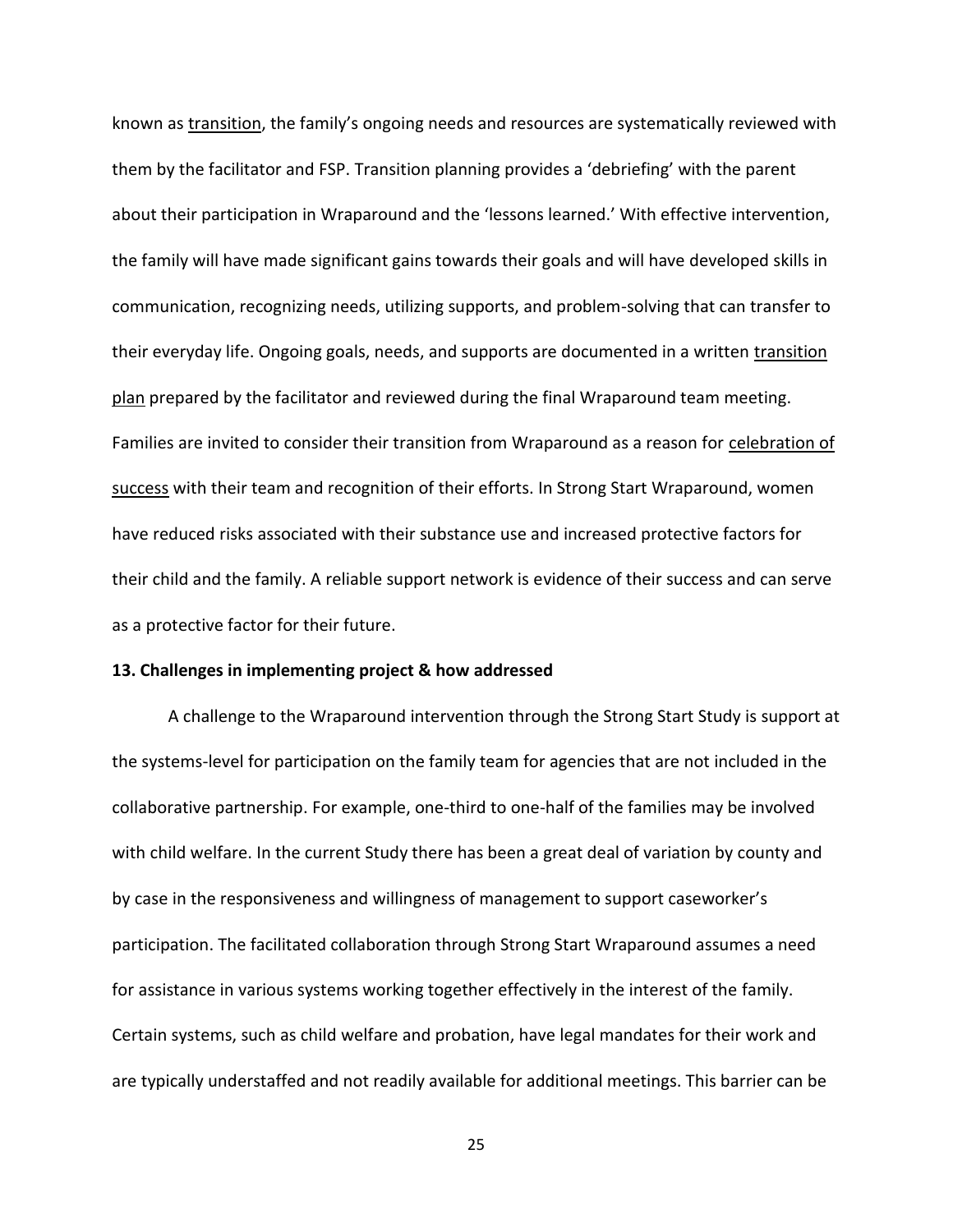addressed at the management level of the agency initially, with the goal of demonstrating that such collaboration benefits the assigned caseworker and the family by combining efforts to assist families in meeting requirements, especially in relation to improving their parenting capacities to protect and nurture their children. When caseworkers cannot attend, the Wraparound team has been able to access and integrate the formal Family Service Plan to apprise the team of the child welfare and court requirements of the family.

Another challenge is full integration of the substance use treatment plan into the Wraparound plan so there is no sense of duplication of effort by treatment providers. The strategy to address this issue was to invite treatment providers from each of the respective programs to meet on a monthly basis with the Strong Start staff for participatory evaluation purposes. This strategy showed promise in further defining roles and ways to mutually benefit the family, and would be critical to replication.

# **14. Project products developed**

The JFK Partners website through the University of Colorado will be the repository for Strong Start Study products, including this Implementation Manual and templates for Wraparound documents. The Strong Start Study webpage can be accessed at:

[http://www.ucdenver.edu/academics/colleges/medicalschool/programs/JFKPartners/projects/](http://www.ucdenver.edu/academics/colleges/medicalschool/programs/JFKPartners/projects/Pages/Strong-Start-Study.aspx) [Pages/Strong-Start-Study.aspx](http://www.ucdenver.edu/academics/colleges/medicalschool/programs/JFKPartners/projects/Pages/Strong-Start-Study.aspx)

## 15. **Evaluation of implementation**

Early during implementation of the Strong Start Study, it became evident that the participating women's treatment providers needed to have input into the process, especially as Wraparound was impacting their role. This recognition resulted in periodic participatory evaluation meetings with staff and management from each Special Connections program to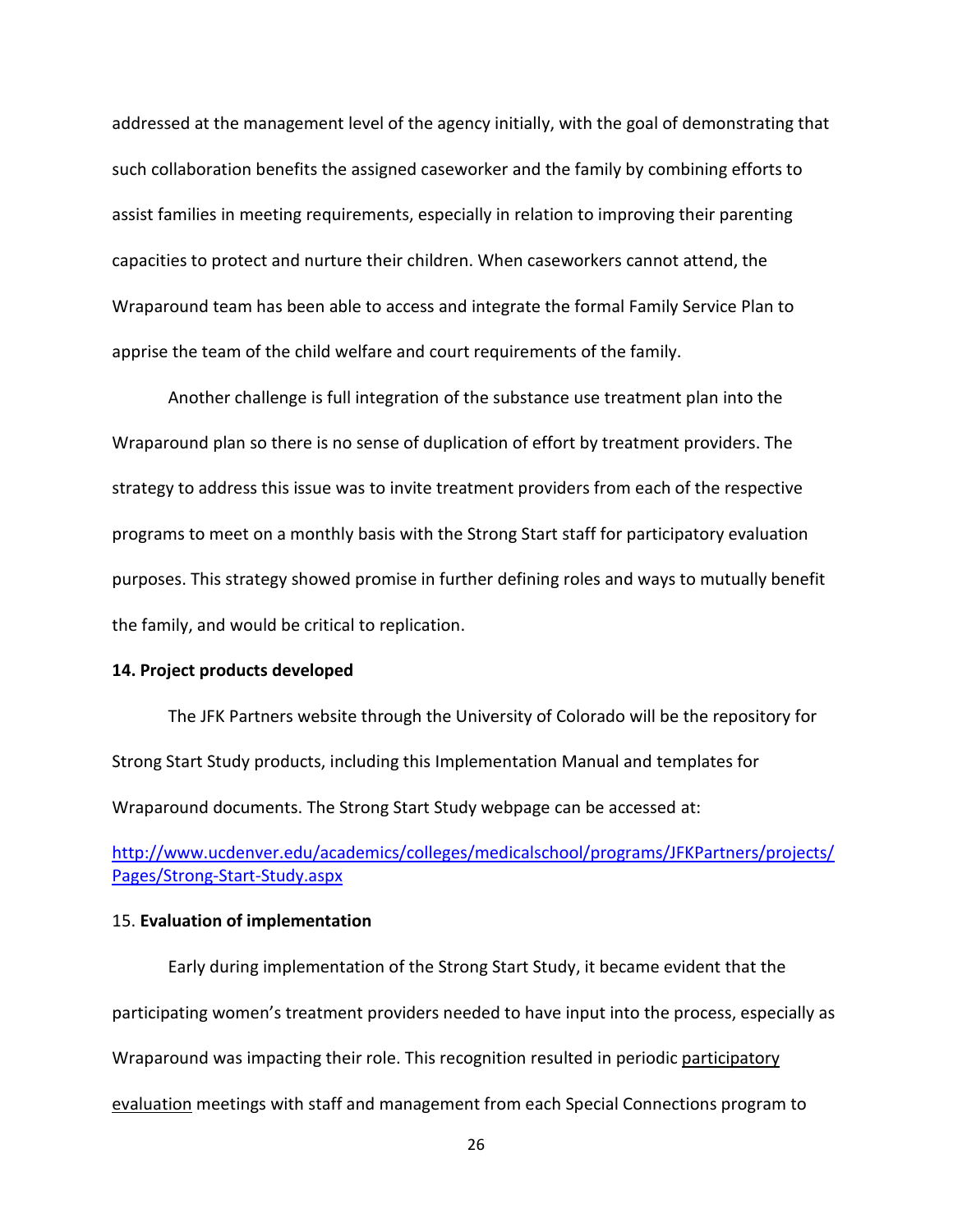review and critique implementation. Based on this experience, a Continuous Quality Improvement (CQI) process would be recommended for any replication effort.

The implementation of Wraparound intervention was evaluated utilizing the Wraparound Fidelity Index (WFI). The WFI is organized by the four phases of the wraparound model and assesses adherence to the 10 principles and key activities. The measure is based on interviews with participants and facilitators to determine if requisite activities took place in the respective phases of the Wraparound intervention. Both women who participated in Strong Start Wraparound (caregivers) and facilitators were interviewed for completion of the WFI. Results showed good Wraparound fidelity in the Study with Caregivers Total WFI score of 1.63 out of a possible 2, and Facilitators Total WFI score of 1.65 out of 2. The similarity of ratings by mothers and facilitators also suggests close agreement between the two groups regarding how Strong Start Wraparound was implemented.

The most direct evaluation of the Strong Start Wraparound came from the findings of significant difference between the families participating in the intervention group compared to families in the standard care group. Perhaps most significant, at 12-months postpartum, Wraparound families reported significantly lower levels of family conflict (p=.004). Wraparound mothers reported substantially fewer mental health and trauma-related symptoms at 12 months (p=.03), and Wraparound families were moderately higher on supports in two areas: Financial Help ( $p = .03$ ) and Help/Encouragement with Recovery ( $p = .03$ ).

## **16. Lessons Learned**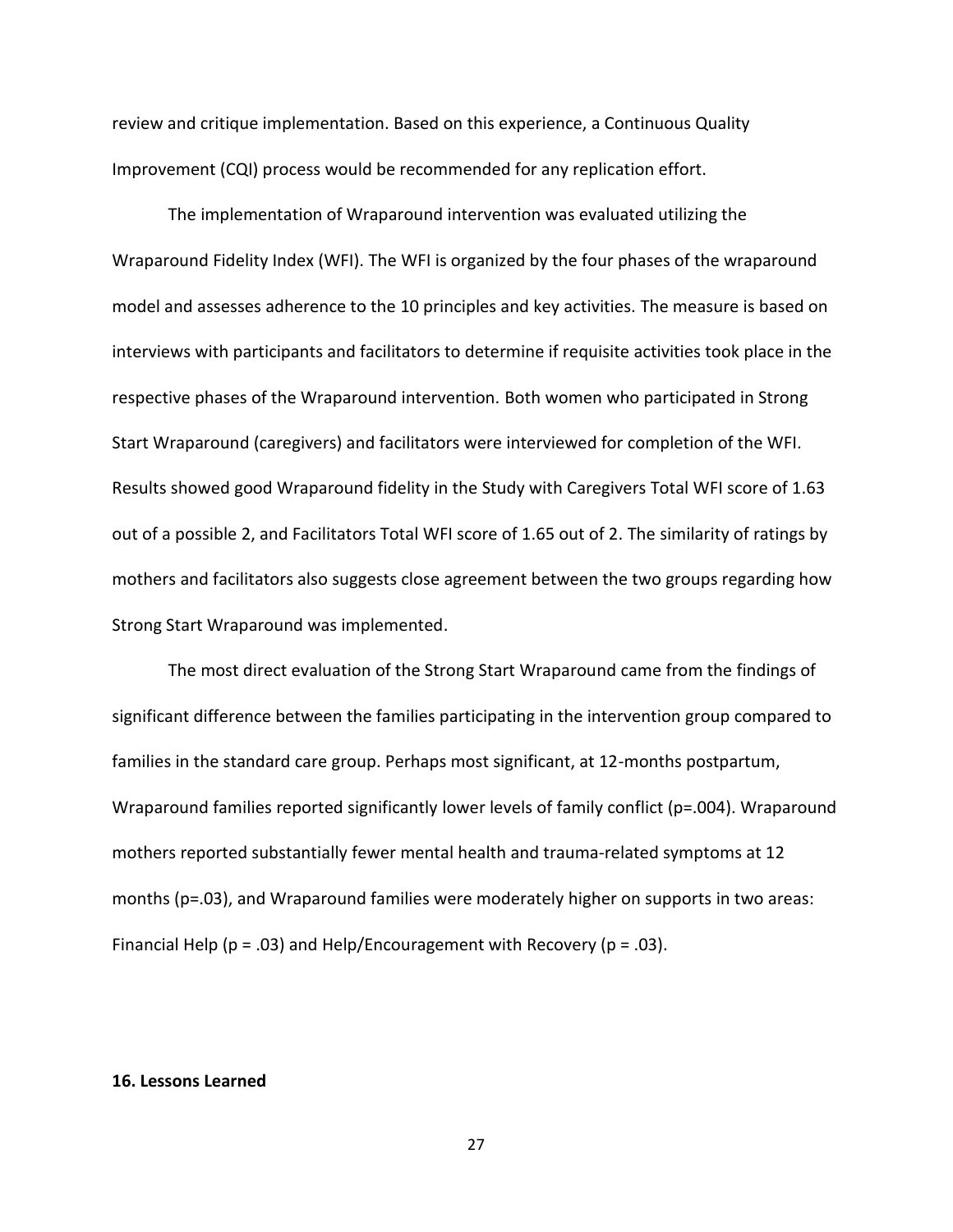The primary 'lesson learned' through the Strong Start Study is that High Fidelity Wraparound is a promising intervention for helping young families in early recovery from problem substance use build protective factors known to prevent maltreatment. This lesson about Strong Start Wraparound with these families seems even more critical since such facilitated collaboration is not otherwise available to provide the needed coordination among multiple service systems.

Another aspect to the effectiveness of the Wraparound intervention tested through the Strong Start Study is its utility in building protective factors within families in early recovery. Fidelity to the model translates well into the specific protective factors of Social Connections, Concrete Supports, and Parental Resilience; further, the role of the Family Support Partner in focusing on the development of infants with known prenatal exposure contributed to helping the parent build the protective factors of Knowledge of Child Development and Parenting, and support for the Social Emotional Competence of the Child.

Another important lesson learned concerns assumptions made about partnering between/among programs with apparently similar missions. For collaboration to be effective, Wraparound facilitation needs to help programs with similar missions, i.e. protecting young children and supporting families, realize a 'shared mission' as the basis for cooperation without perceived competition or duplication. While the findings of the Strong Start Study provide evidence of the effectiveness of Wraparound with families in early recovery, the potential 'value-added' must be made evident through the 'added value' experienced by professional team members in achieving outcomes consistent with their system's goals. The Study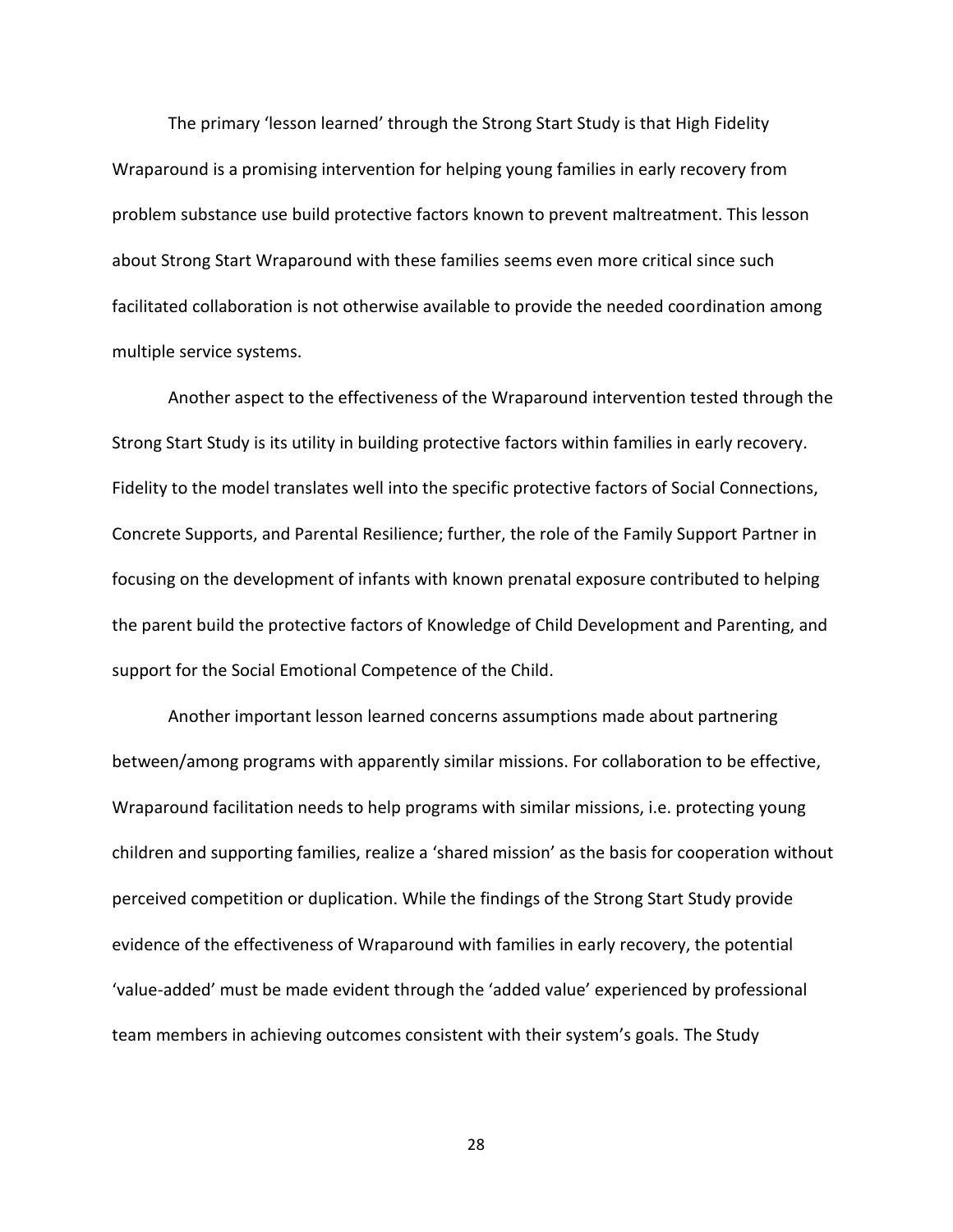underscores the need for better systems collaboration in strengthening families to prevent maltreatment of infants, especially with community mental health services.

Lessons learned specific to Wraparound are 1) intervention with families in early recovery takes more time for engagement, and 2) parents with intellectual or learning disabilities present special challenges to engagement. The length of time required for engagement is due to the instability typical of co-occurring disorders as well as the ambivalence and limited trust of women in this population. This has implications for the timeframes in Wraparound implementation standards as well as the number of new families assigned to Facilitators and Family Support Partners. Engagement difficulties for parents with disabilities were exacerbated by the lack of acknowledgement or accommodations by other systems involved with the family that could not be ameliorated through the Study.

## **17. Dissemination/communication about project with broader community**

Communication with collaborative partners is especially important to share findings and provide updates. A written Executive Summary of the Strong Start Study is being provided to State collaborative partners, as well as management and staff of the Special Connections treatment programs that referred women to the study and participated as Wraparound team members. It is anticipated that the findings will both inform their ongoing work with these families as well as provide reinforcement for their willingness to engage in the intervention in the future. The Executive Summary and findings from the Strong Start Wraparound approach with this population will be disseminated at statewide meetings of Special Connections providers that is a forum for ongoing communication with the women's treatment community.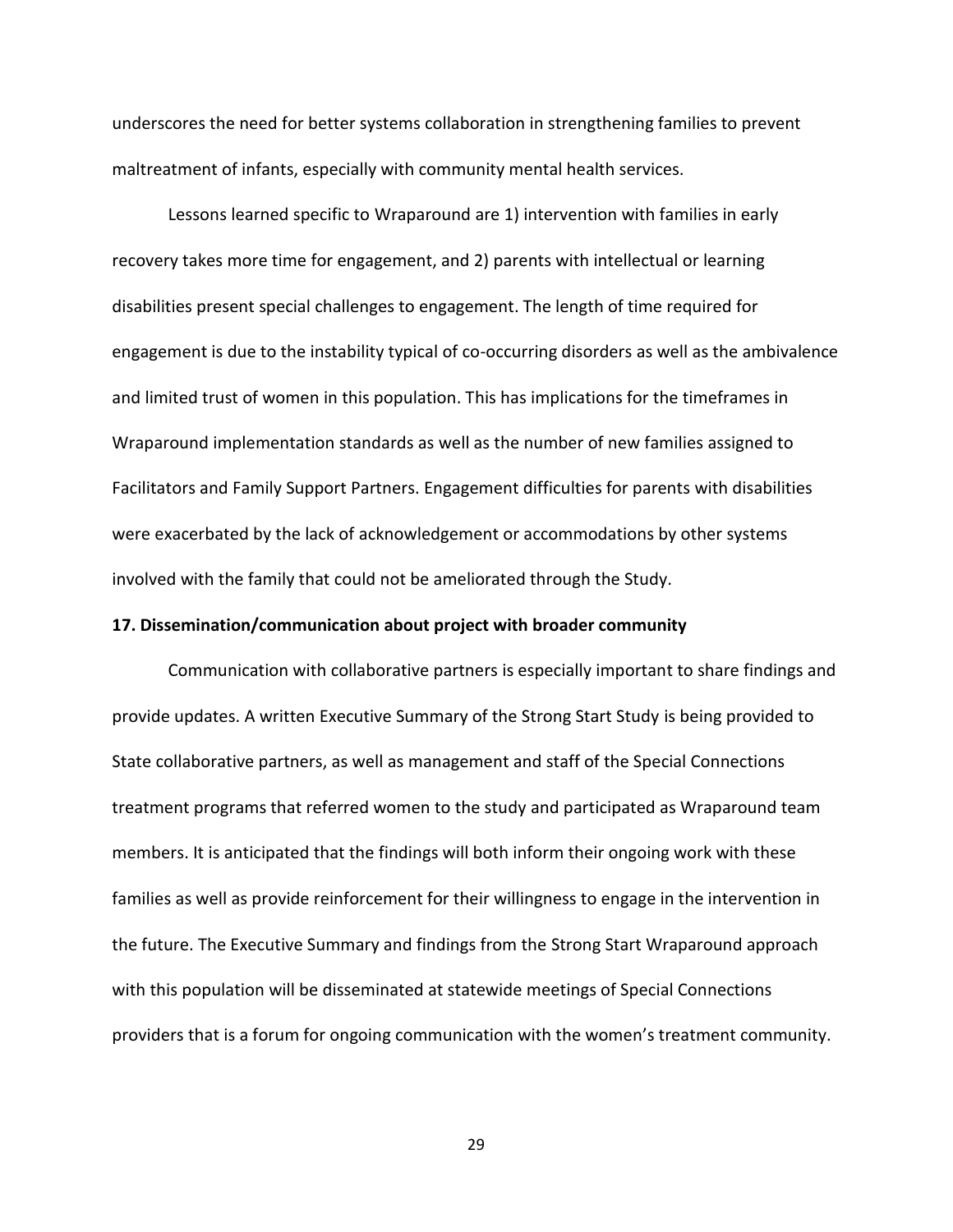Dissemination activities involve targeted conference exhibits and presentations. Specifically, it is planned to present the findings from the Strong Start Study at the National Center on Child Abuse and Neglect as part of the QIC-EC panel. An exhibit table enabled dissemination of the Strong Start Wraparound approach at the bi-annual International Drug Policy Reform conference where PI Teel participated on a Roundtable presentation regarding the impact of the War on Drugs on parenting women.

Representatives from the Strong Start Study will be presenting findings at the National Wraparound Conference in early 2014 that is the first known use of the intervention with young families in early recovery from problem substance use. An article prepared for the Zero to Three journal scheduled for publication in late 2014 will also describe how Strong Start Wraparound represents an innovative approach to preventing maltreatment.

## **18. Sustaining the project**

Ongoing efforts to identify sustainable funding for Strong Start Wraparound have identified two existing funding streams with potential to support the intervention. First, State rules currently allows Medicaid funding for Wraparound as care coordination through a mental health program. This policy was instituted following a SAMHSA system of care grant to address the mental health needs of young children age five and under. To date, ways of extending this Medicaid funding for Strong Start Wraparound are still being sought. Second, county child welfare agencies use over half of 'core services' funds to pay for substance use and mental health services; if any individual county would identify Strong Start Wraparound as a specific 'core service', then this source of funding would be available for families involved with child welfare. Identifying a county more likely to consider this intervention is the current challenge.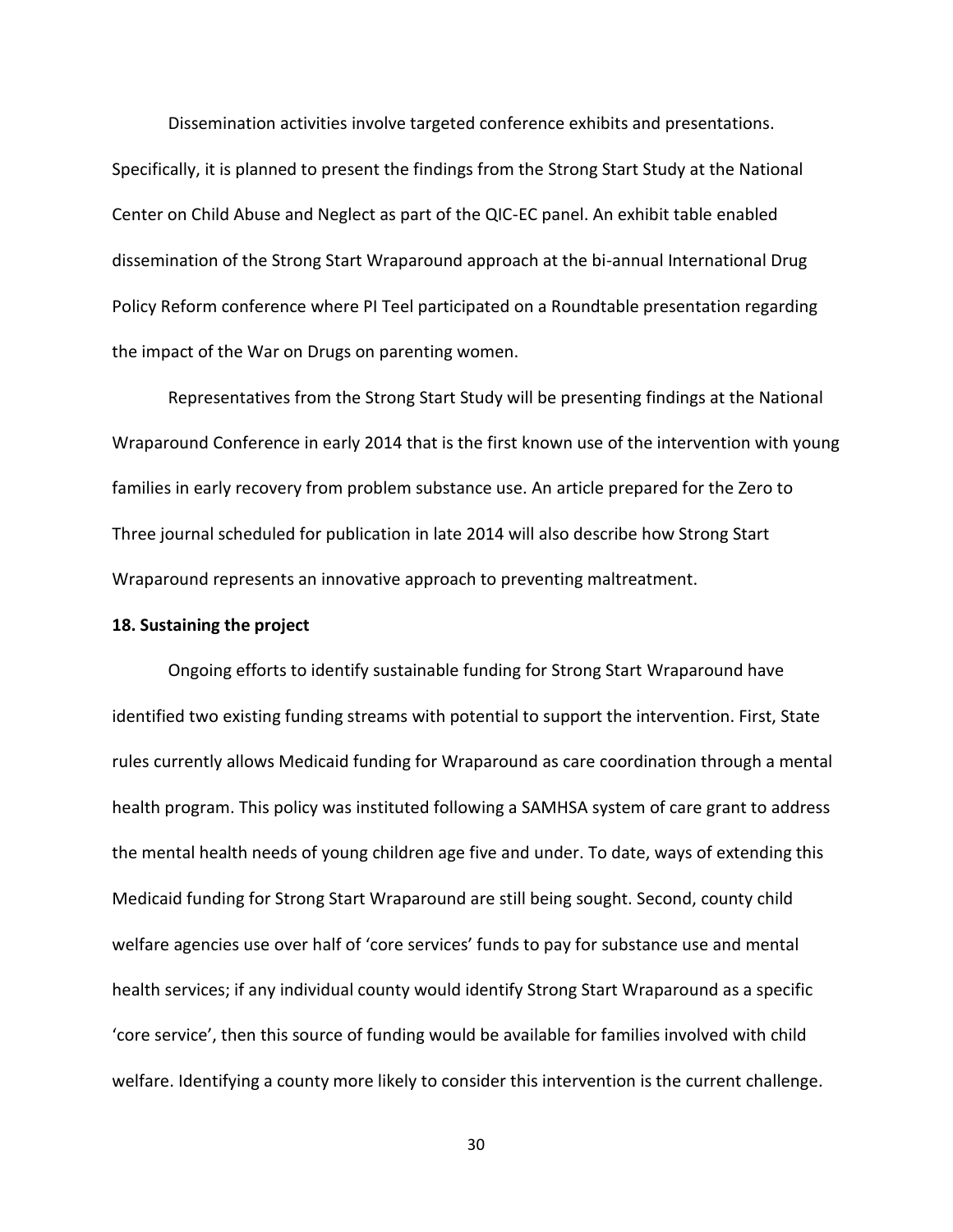Two other health-related policies may support the Strong Start Wraparound intervention. Colorado is participating in the expansion of Medicaid coverage through the Affordable Care Act (ACA), and Wraparound is considered 'intensive care coordination' that may be funded through this reform. Another possible policy change being considered by the State would allow for categorical eligibility for any child under age 3 referred from child welfare to Part C Early Intervention through the CAPTA Amendment. Since many of these children will have experienced prenatal exposure, their families could potentially benefit from the Strong Start Wraparound intervention model.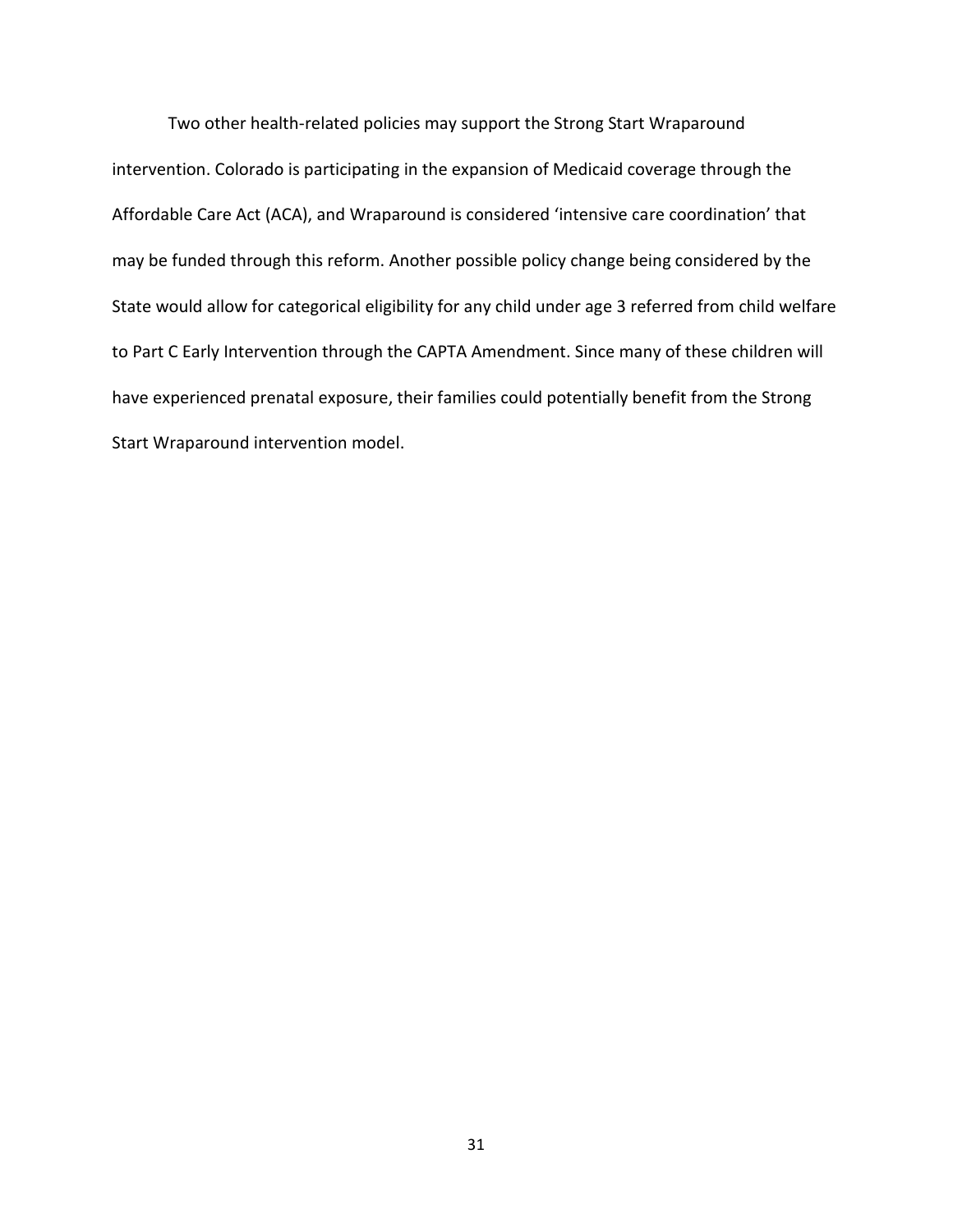# **Strong Start Study Logic Model**

**Program Vision**: To strengthen young families affected by maternal substance use through Strong Start Wraparound by building protective factors so that infants and young children can be safe, healthy, and thriving.

# ↓

**Population Served**: Women receiving substance use treatment who are pregnant and their infants and young children who are at heightened risk of maltreatment.

# $\downarrow$

**Population Needs to be Addressed by Services**: Women often become pregnant during a period of their lives when they are using alcohol and other drugs. Many of these women seek out substance use treatment despite stigma and fear. Most all women involved with problem substance use have personal histories of trauma and related mental health conditions that are co-occurring and must be considered when help is offered them. Due to the multiple needs of these women during the critical prenatal and postnatal period, a comprehensive and well-informed approach is needed. Nurturing children can be a motivating factor for women in reducing or stopping their substance use, yet continued substance use can pose a significant risk to the safety and well-being of infants and young children. Building on parent and child strengths, and developing a team of both informal and formal supports through High Fidelity Wraparound can help these families have a strong start.

# $\overline{\mathbf{V}}$

**Assumptions**: Facilitation of a team-based approach to develop and implement an integrated plan involving evidenced-based formal supports while effectively utilizing informal supports has been shown to reduce out of home placement for youth with complex mental health conditions by strengthening their family's capacity for meeting their needs within the community through High fidelity Wraparound. This approach has also been found beneficial for families who have young children with complex developmental and health care needs involved with multiple systems and providers. Young families affected by substance use have similar complex social and emotional needs that can be addressed through the High Fidelity Wraparound model to strengthen protective factors and reduce risk factors known to be associated with child maltreatment.

## ↓

**Services:** 60 Young families involved with substance use treatment will participate in High Fidelity Wraparound and access early intervention services through Part C when indicated.

## 业

**Resources**: High Fidelity Wraparound Model utilizing certified Facilitator, Family Support Partner (FSP), and Coach; ongoing skill-based training and team coaching.

**Child Maltreatment in Young Families Affected by Maternal Substance use Occurs…**when multiple factors at the individual, family, community and cultural/societal levels combine in an amount and intensity that potentially harmful risk factors outweigh the amount and intensity of protective factors.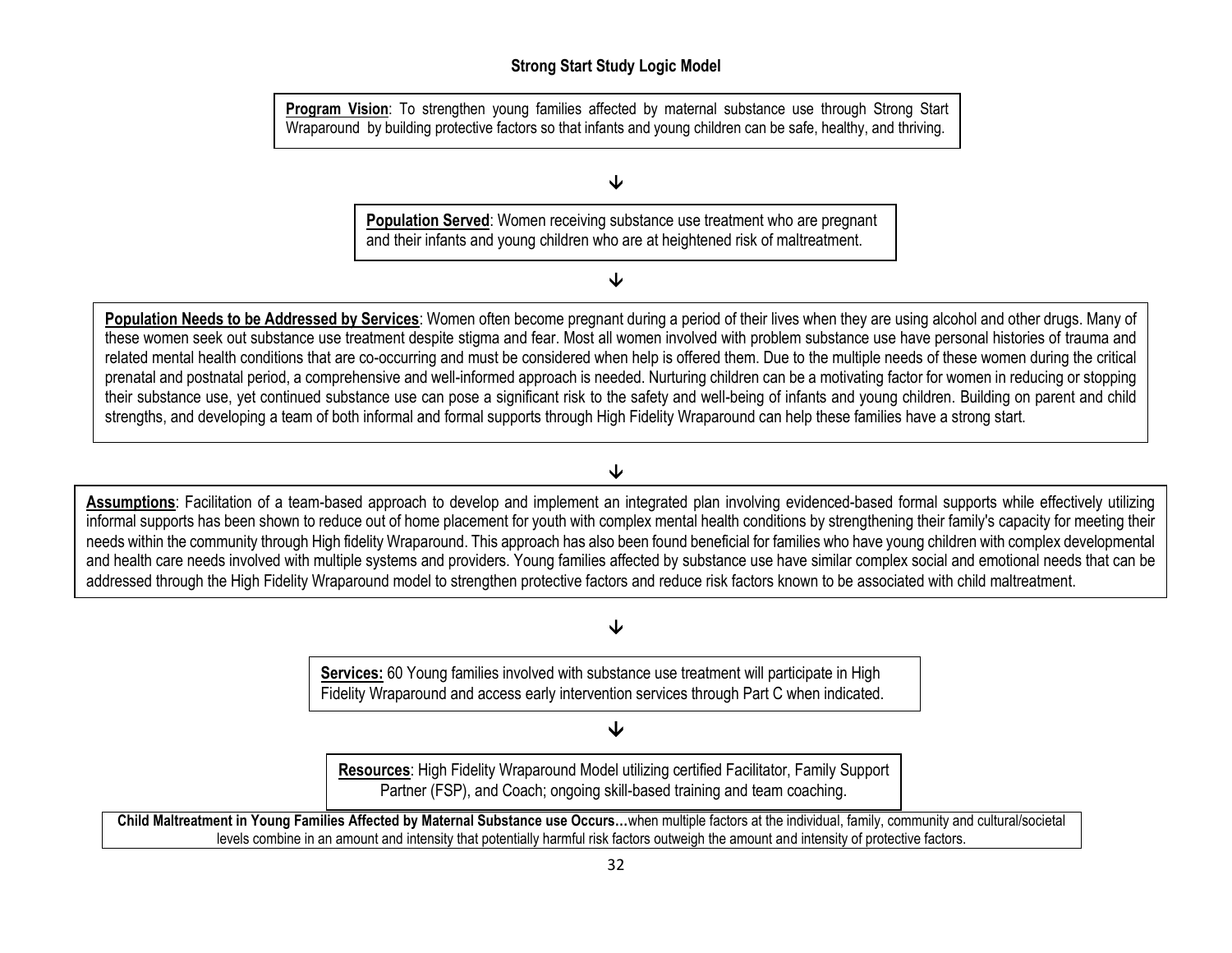|                  | <b>WRAPAROUND</b>                                                                                                                                                                                                                 | <b>PROTECTIVE FACTORS (6)</b>                                                                                                                                                                                                                                                                                                                                                                                                                                  | <b>PFS INDICATORS</b>                                                                                                                                                                                                                                                                                                                                                                                                                                                                                                                                          | <b>OUTCOMES</b>                                                              |
|------------------|-----------------------------------------------------------------------------------------------------------------------------------------------------------------------------------------------------------------------------------|----------------------------------------------------------------------------------------------------------------------------------------------------------------------------------------------------------------------------------------------------------------------------------------------------------------------------------------------------------------------------------------------------------------------------------------------------------------|----------------------------------------------------------------------------------------------------------------------------------------------------------------------------------------------------------------------------------------------------------------------------------------------------------------------------------------------------------------------------------------------------------------------------------------------------------------------------------------------------------------------------------------------------------------|------------------------------------------------------------------------------|
| NDIVIDUAL        | Phase 1. Engagement<br>SNCD Discovery - Priority Needs<br>Phase 2. Planning<br>■ Integrated Wraparound Plan<br>Phase 3. Implementation<br>■ Measureable Action Steps<br><b>Phase 4. Transition</b><br>• Plan for Ongoing Supports | 1. Parental Resilience<br>Participants have adequate rest, exercise and<br>nutrition & find time for healthy activities they<br>enjoy.<br>2. Nurturing and Attachment<br>Participants respond immediately when their<br>infants express distress & soothe their infants<br>3. Children's Social & Emotional<br>Competence<br>Child interacts positively with others and<br>communicates his/her emotions effectively                                           | 1.1 Participants take care of their personal needs for health &<br>well-being<br>1.2 Participants manage family life to promote self-<br>sufficiency and stability.<br>2.1 Participants demonstrate empathy and responsiveness<br>to infants' physical and emotional needs.<br>2.2 Participants provide appropriate supervision according to<br>the developmental need/stage of the child<br>3.1 Children demonstrate bonding & secure attachment with<br>their parent<br>3.2 Children show responsiveness to parental soothing                                | <b>OUTCOME 1</b><br><b>Optimal Child</b><br><b>Development</b>               |
| RELATIONSHIP     | Phase 2. Planning<br>■ Wraparound Team Planning<br>Phase 3. Implementation<br>Participate in Action Steps<br><b>Phase 4. Transition</b><br>Role as Ongoing Supports<br>п                                                          | <b>4. Social Connections</b><br>Participants ask reliable, safe and appropriate<br>friends, family members and neighbors for<br>support and assistance when they need it.                                                                                                                                                                                                                                                                                      | 4.1 Participants have a mutual support network of friends,<br>family and neighbors they use for support and assistance as<br>needed.<br>4.2 Participants receive help and support from safe,<br>appropriate, and reliable friends and family members when<br>they are experiencing stress.                                                                                                                                                                                                                                                                     | <b>OUTCOME 2</b><br><b>Increased</b><br>Family<br><b>Strengths</b>           |
| <b>COMMUNITY</b> | Phase 2. Planning<br>■ Wraparound Team Planning<br>Phase 3. Implementation<br>Formal Services & Programs<br><b>Phase 4. Transition</b><br>Determine need for formal<br>supports                                                   | 5. Concrete Supports for Parents<br>Participants contact the agencies that are most<br>likely to help them meet their family's needs.<br>Participants who abuse substances enroll in an<br>appropriate treatment program<br>Participants who are pregnant receive prenatal<br>care.<br>6. Knowledge of Parenting &<br><b>Child Development</b><br>Participants access appropriate services<br>needed to support their child's optimal<br>health & development. | 5.1 Participants access formal support systems in their<br>communities as needed.<br>5.2 Participants and/or family members access appropriate<br>treatment when their family is affected by substance abuse<br>or dependency.<br>5.3 Participants attend routine prenatal visits pregnancy &<br>have the necessary supplies, feeding plans, and support<br>systems in place when they bring their baby home.<br>6.1 Routine well-child appointments<br>6.2 Participants provide or facilitate treatment that is<br>appropriate to their child's special needs | <b>OUTCOME 3</b><br><b>Decreased</b><br>Likelihood of<br><b>Maltreatment</b> |
| <b>SVSTEMS</b>   | <b>Collaborative Partnership</b><br>JFK Partners - School of Medicine<br>DBH - Women's Treatment Services<br>Part C - Early Intervention Colorado                                                                                 | Study management<br>Assure service collaboration<br>Policy & Procedural review & revision                                                                                                                                                                                                                                                                                                                                                                      | State-level communication<br>Research advisory meetings<br>Support for study activities                                                                                                                                                                                                                                                                                                                                                                                                                                                                        | <b>OUTCOME 4</b><br>State-level<br><b>Prevention</b>                         |